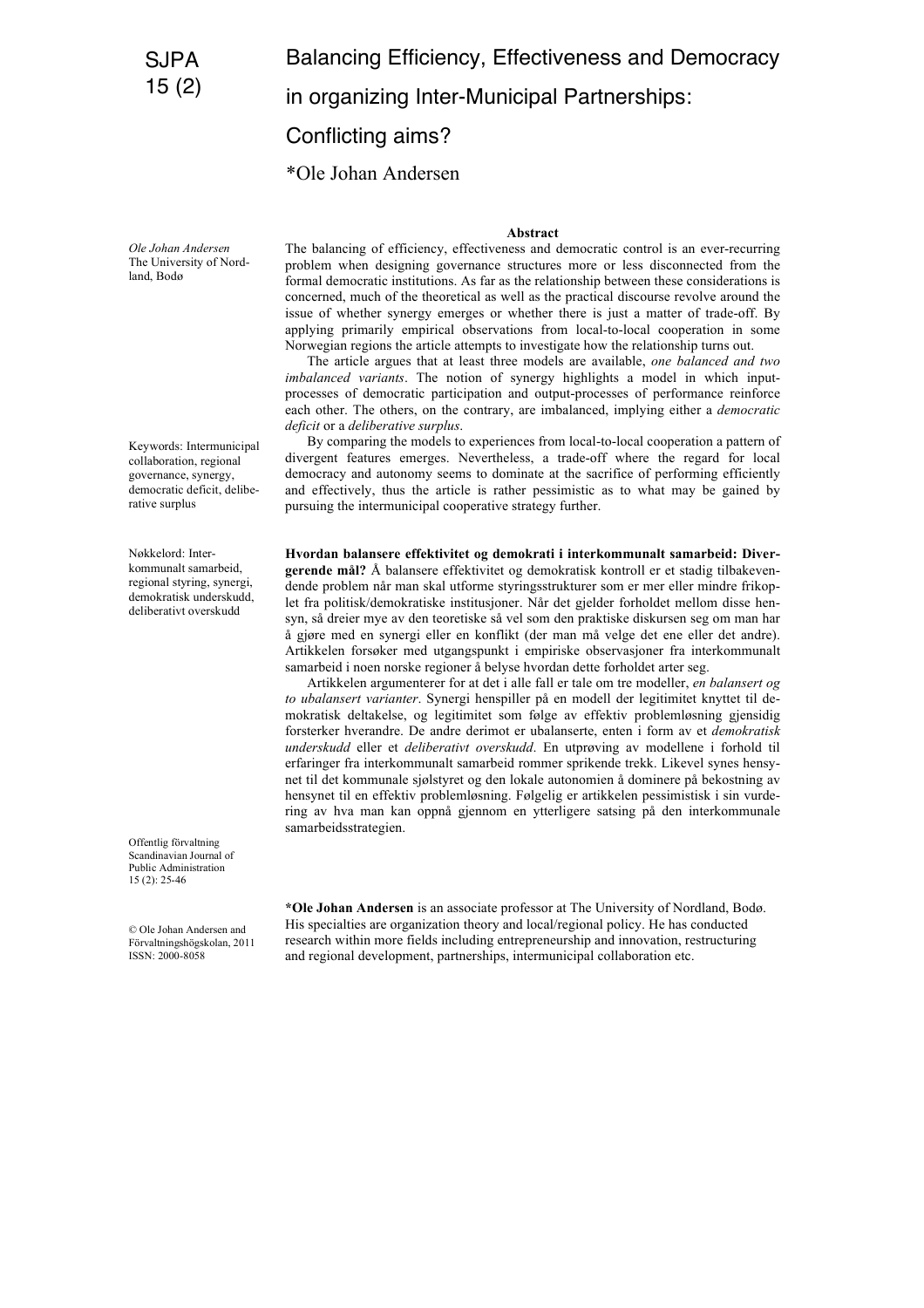## Introduction<sup>1</sup>

The article focuses on the challenges of balancing efficiency, effectiveness and democratic control in intermunicipal collaboration. Thus it continues the fundamental debate on the relationship between input and output legitimacy. According to Scharpf (1999), the participatory qualities of decision-making processes loom large as to input legitimacy, emphasizing 'the will of the people' and the rule of their elected representatives as the fundamental features of democratic governance. Output legitimacy, on the other hand, weighs heavily on performance, and the efficiency and effectiveness of governance in terms of solving collective problems are in the foreground. Certainly, and as Scharpf claims, both sources of legitimacy, at least in democratic states, "coexist side by side, reinforcing, complementing and supplementing each other "(Scharpf 1999: 12). Nevertheless, the relationship between these sources of legitimacy is more complex, even when it applies to regional governance, which serves as the empirical context of this article.

Regarding the relationship between input and output legitimacy, more scholars are concerned with the 'democratic deficit' that may occur in the wake of the emergent structures of regional governance more or less decoupled from the political democratic institutions (Sørensen & Torfing 2005; Aars & Fimreite 2005; Andersen & Pierre 2010; Pierre 2011). Hence, a strengthening of the participatory qualities of the decision-making process is highly valued; not least as regards different kinds of devolved structure of governance; be it on the supranational, national or the regional level. <sup>2</sup> In case the application of networks or partnerships is instrumental for the implementation of new kinds of solutions or handling problems beyond the capacity of the individual actors (for instance municipalities), according to this stance, not only publicity about the process is required, but in addition the structures should be accountable to popularly elected institutions. Further, the leverage of local politicians should not be confined to designing and sanctioning the devolved structures; they are also supposed to take part in the networks, to instil democratic attitudes and so on (Sørensen & Torfing 2005; Aars & Fimreite 2005). Arguments substantiating this view are also empirical by providing some evidence of a reinforcing effect of deliberation and output legitimacy (Lindgren  $&$  Perssons 2010: 463). Increasing the input legitimacy not only fulfils standards of democratic accountability and transparency, the condition for performing effectively is strengthened as well. Thus a synergy occurs.

According to this article, more options have to be considered as to how the input and output legitimacy relate to each other in the field of intermunicipal cooperation. Obviously, the synergetic variant serves as a normative ideal, though not easily implemented in practice. Nor is a trade-off tantamount to deemphasising the regard for democratic control for the sake of performing efficiently and effectively. A deliberative surplus may emerge as well, implying that a commitment to local democracy and autonomy limits the problem-solving capacity of intermunicipal collaboration. As argued by for instance Rothstein (2009), the output side of governance should be given more emphasis. What matters most to citizens is how they are treated and served by political instituti-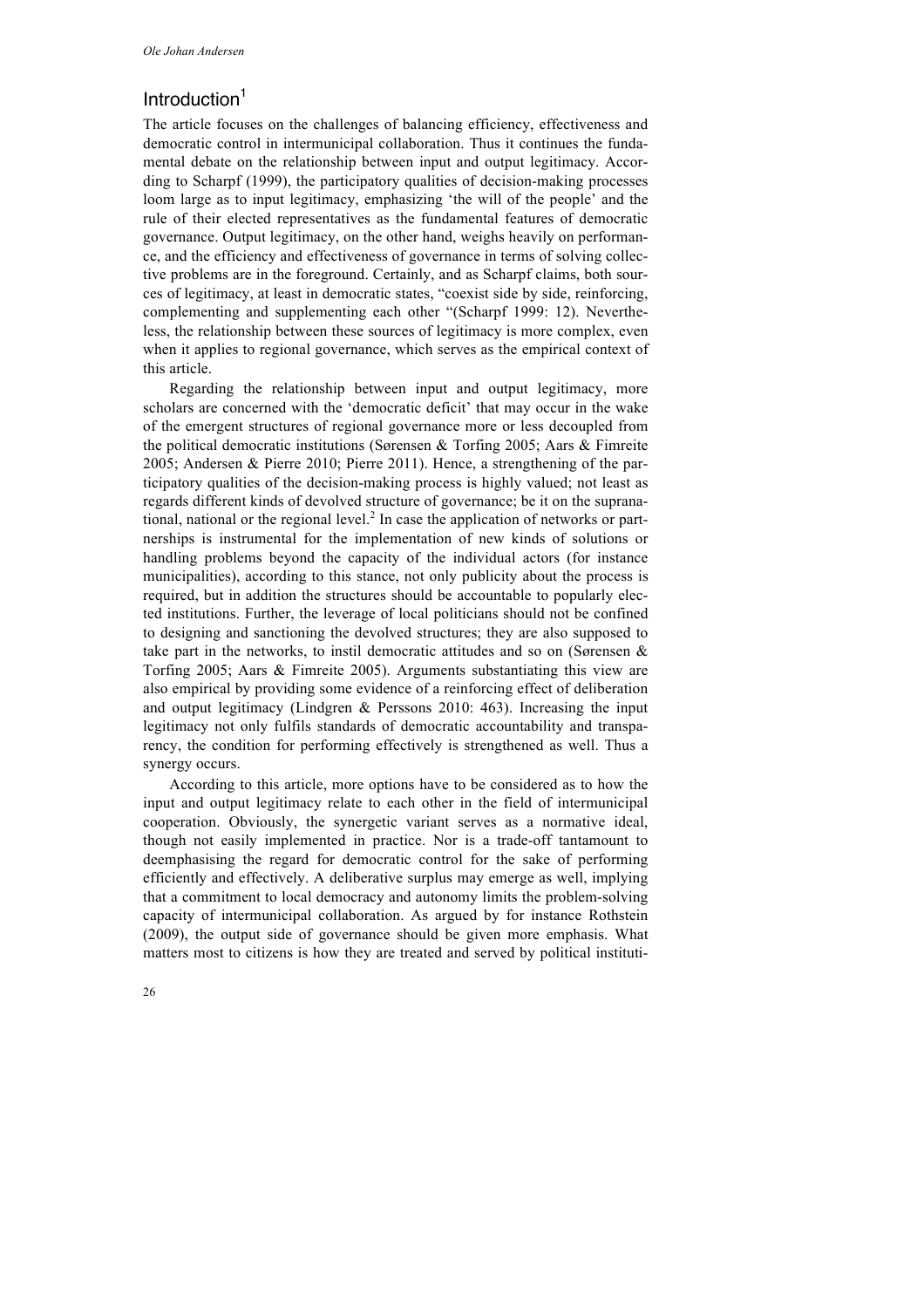ons (Rose & Pettersen 2009: 274-276; Rothstein 2009: 325<sup>3</sup>). On this background, three models depicting the varied relationship between input and output legitimacy are unfolded and put to a critical examination. The following research questions are raised: *Which features of local-to-local collaboration suggest synergy implying that democratic control and performance are mutually reinforcing? Thus a balanced relationship emerges. And, on the contrary, which circumstances point to models of trade-offs: First, in the sense of deemphasizing the need for democratic control and accountability, and secondly, by letting democratic deliberation hinder the achievement of effective solutions.* Last, what seems to constitute the most important challenge in intermunicipal *collaboration; a democratic deficit or a deliberative surplus?* The article pursues the analysis in two steps: Firstly, references are made to the formal constructions regulating local-to-local cooperation, which aim at balancing efficiency, effectiveness and democratic control. Secondly, and most important, the article draws especially on experiences from three Norwegian regions, Grenland, Glåmdal and Vesterålen, which display the tensions occurring when the formal constructions are put to use.

In comparison with the devolved structures of governance designed or emerging on the international level (EU) and the national level commanding huge resources, the selected empirical cases for examining the models may appear rather insignificant. Nevertheless, the loosely connected system of regional governance including strategic, collaborative bodies, devolved single-purpose organizations, contract networks, and informal policy networks (Feiock 2009; Røiseland & Vabo 2008) could be observed in more national contexts and have occupied the interest of several scholars (Andersen & Pierre 2010; Feiock 2007, 2009; Feiock & Scholz 2010; Gossas 2006; Jacobsen et al 2010; Jones 2010; Jacobs 2004; Lundqvist 1998, Pierre 2011). Norway characterized by many small municipalities, widespread scepticism towards a policy of consolidation (Baldersheim et al 2003: 25) and high regard for a sense of local belonging (Baldersheim et al 2003: 57), should stand out as an interesting case, rendering the relationship between input and output legitimacy especially demanding. It is also interesting to note that criticism levelled at local-to-local cooperation has addressed lack of efficiency in reaching solutions as well as democratic control (Prop. No. 95(2005-2006): 60). Thus, intermunicipal collaboration is facing conflicting expectations. The dilemma is that strengthening the capacity for institutional collective action in order to release synergies in terms of the provision of effective services runs the risk of jeopardizing the local democratic process of participation and decision.

Certainly, the strategic core, the so-called regional council (regionråd) and its working committee composed primarily by mayors of the participating municipalities, has been instrumental in launching and implementing collaborative projects. Although regional variations abound in terms of the volume and the content of local-to-local cooperation, the portfolio consists of mostly uncontroversial, 'low-politics' tasks such as administrative support functions (storage and retrieval of geographical information, invoicing and collecting outstanding claims, public procurement) and specialized services like refuse collection, fire fighting, pedagogical-psychological services, providing assistance to children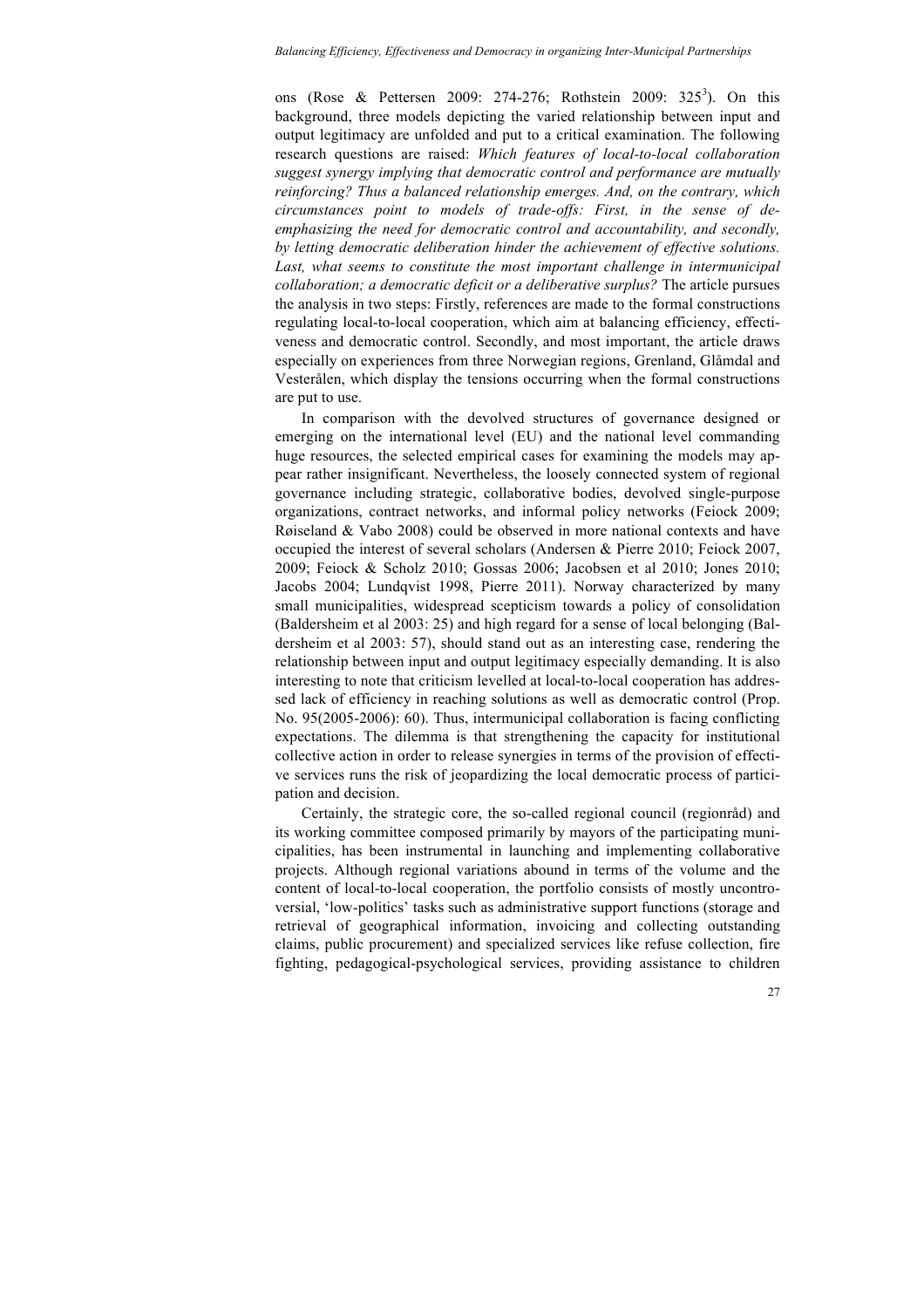living in dysfunctional families, casualty clinics etc. (Econ 2006; Vinsand & Nilsen 2007). Thus, municipalities seem unwilling to join in collaborative projects which might encroach on the core jurisdiction of local government (Andersen 2008, 2010; Andersen & Pierre 2010). Not only are functions and jobs jeopardized, but local autonomy and democracy are assumed to be at stake as well. The tension with what might be instrumental in solving problems of mutual interest and the regard for democratic control is, more or less, permanently brought to the foreground.

The remainder of the article is structured as follows: The next section outlines a theoretical framework for the analysis of the relationship between input legitimacy and output legitimacy, and three models of how the relationship may turn out are accounted for as well. Then the empirical sources utilized to examine the models critically, are presented. Here some remarks are made to the case regions, Glåmdal, Grenland and Vesterålen, which provide the main basis for the analysis, which follows in the next section. The concluding discussion elaborates further on this issue of which model captures best the dynamics of local-to-local co operation.

#### Balancing efficiency, effectiveness and democratic control

The article takes as a point of departure that the balancing of input and output legitimacy turns out to be an important challenge to be dealt with when designing institutions of local-to-local cooperation. Thus it is one-sided to let efficiency and effectiveness serve as the main focus, and to perceive the decisionmaking process solely as transaction costs which render mutually advantageous outcomes problematic. Proponents of for instance the institutional collective action framework have been instrumental in unfolding the dilemmas and tradeoffs pertaining to whether municipalities opt for a collaborative or individual strategy in the realm of service provision (Feiock 2007, 2009; Feiock & Scholz 2010). Valuable insights have been provided as to the varied conditions for performing efficiently, which depend on the problems addressed as well as the mechanisms of governance applied (Feiock & Scholz 2010; Steinacker 2010). Nevertheless, the proponents of this framework do not make due allowance for the issue of legitimacy pertaining to the input side of decision-making, and in particular the unique features of political democratic institutions, including local governments (Andersen & Pierre 2010).

Nor is it an option to bring the issue of input legitimacy, solely, to the foreground, and thus depreciate any structure of regional governance unless the political principals occupy the driving seat. Ambitious conceptions of democratic governance as for instance proposed by Sørensen & Torfing (2005) and Aars & Fimreite (2005), imply cognitive capacity and engagement, which exceed what we might expect of politicians, not to mention local politicians. Furthermore, should the comprehensive ambitions contained in their prescriptions be feasible, it may easily develop into tight political/hierarchical steering. Devaluing the requirements of efficiency and effectiveness is hardly in tune with the problems and challenges facing local governments, and in particular municipalities in the Norwegian periphery.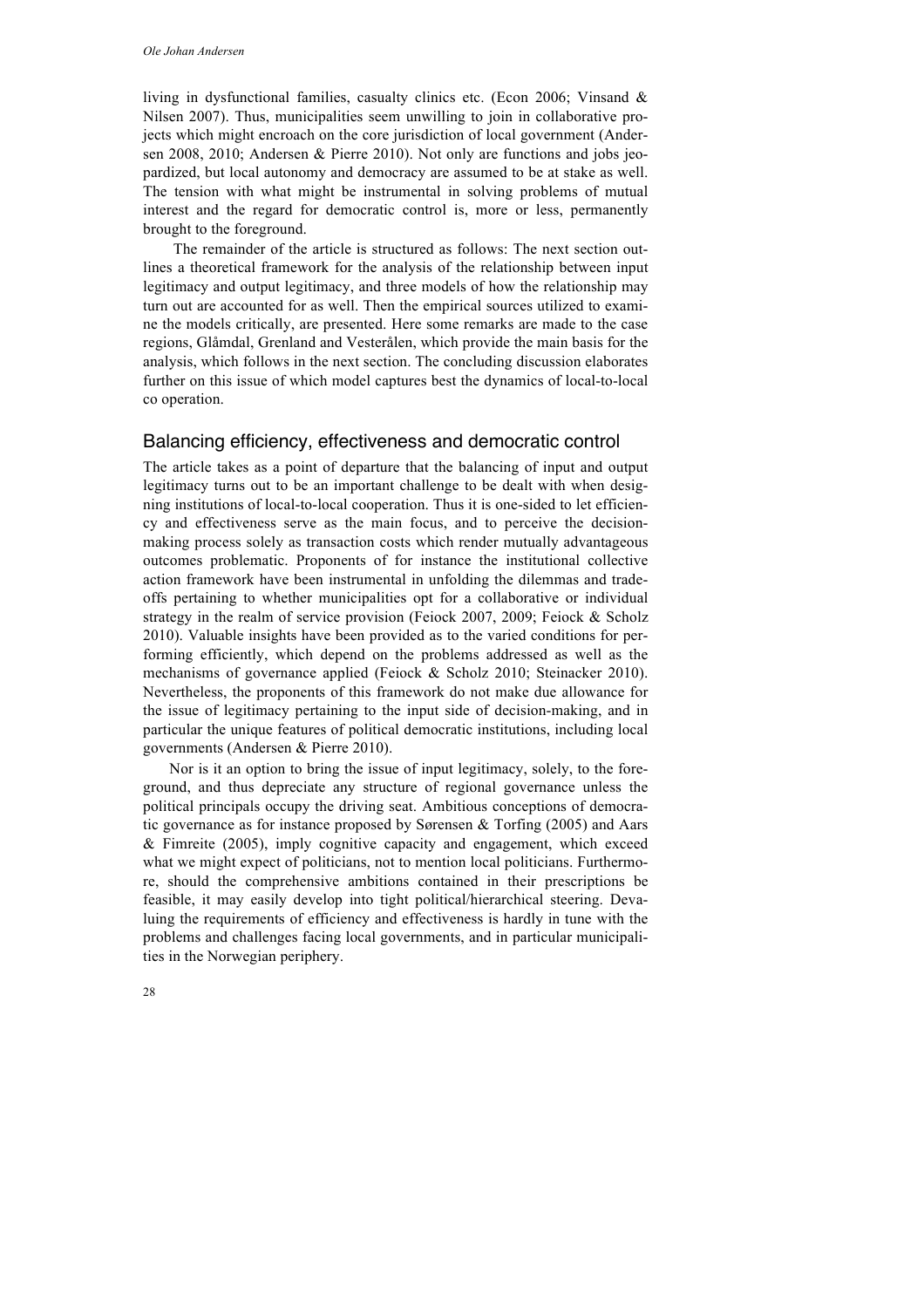# Balancing input and output legitimacy: some models

All this suggests that intermunicipal collaboration as emergent structures of regional governance should be assessed in terms of input legitimacy and output legitimacy and the relationship between the two. In figure 1 below, I outline four different models related to that relationship. Being ideal types they represent simplified and pure constructions whose unique features in terms of which emphasis are given to democratic control or input legitimacy and performance or output legitimacy. Certainly, processes in real life are complex and incoherent. As to whether the input and output legitimacy is low or high, it is hardly possible to provide a precise and mutually exclusive definition. The terms low and high as far as input legitimacy is concerned refer to a continuum, denoting the extent to which local politicians and the municipal councils are involved and having a say in strategic issues pertaining to the settling and running of the cooperative projects. Although the citizens are the real principals in democratic systems, the focus is on elected representatives and their leverage as to input legitimacy. Regarding output legitimacy the question of whether the process was instrumental in organizing projects of mutual interest provides the criteria for deciding the degree of legitimacy.

| <i>Emphasis on</i><br>performance | Emphasis on democratic control |                    |
|-----------------------------------|--------------------------------|--------------------|
|                                   | High                           | Low                |
| High                              | Synergy                        | Democratic deficit |
| Low                               | Deliberative surplus           | Pro forma          |

*Figure 1: Relationships between performance and democratic control*

The figure should comply with the distinction between input and output legitimacy put forward by for instance Scharpf. Besides it is my own construction

Synergy denotes a model in which the relationship is balanced. The regards for performance in terms of efficiency and effectiveness as well as democratic control seem to be attended to in a proper way. Crucial in that respect is that the municipalities have agreed to organize services which they hardly would have managed on their own, but at the same time have designed a structure of governance which renders the political principals accountable. A mutually reinforcing mechanism prevails, meaning that high input legitimacy ensures effective and efficient performance, which again increases the support of the cooperative strategy (see Lindgren & Persson 2010: 453).

The matter is different as regards the categories democratic deficit and deliberative surplus, categories which require trade–offs. Indeed, the logic of tradeoffs may exhibit two divergent patterns. Firstly, and this is a common concern, there is the possibility of a democratic deficit. Unfortunately, the notion not infrequently serves as a mantra applied to question any form of devolution, in which politicians 'are steering at a distance'. A democratic deficit occurs to the extent that politicians leave issues of 'high politics' or issues in the core of the public domain to devolved organizations which are run by elites not accountable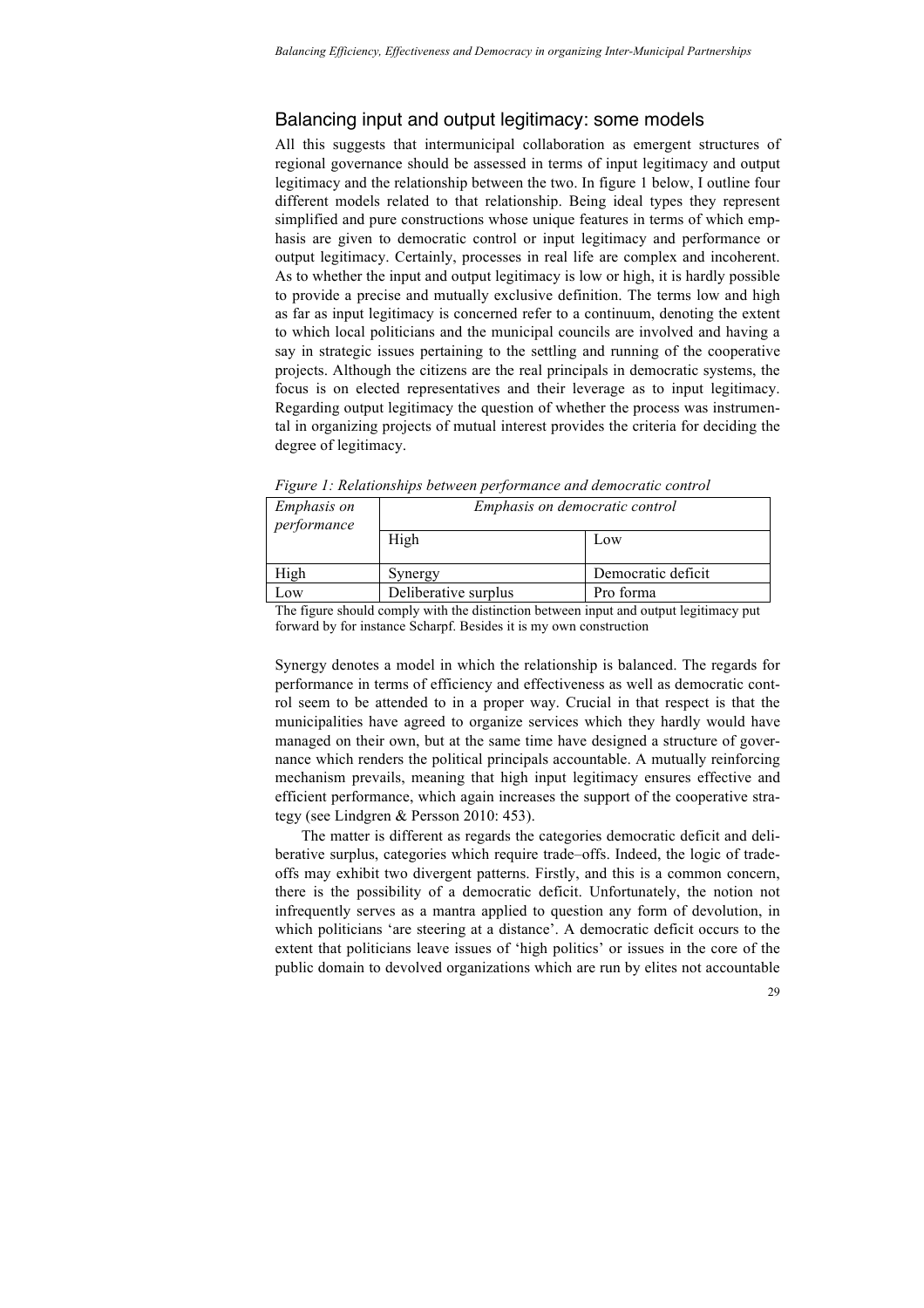to democratic bodies. Democracy is sacrificed on the altar of performance, or to perform efficiently and effectively is more highly valued than democratic control. It is, however, premature to claim that a democratic deficit reduces acceptance locally, irrespective of how the devolved structures perform.

Secondly, the trade-off may take the shape of a deliberative surplus. In that case, the actors (politicians as well as different stakeholders) though concurring on the cooperative strategy as highly valued are still reluctant to proceed further. There are everlasting discussions and cooperative initiatives which encroach upon the core domain of for instance local government are opposed and obstructed, and hence come to nothing. Still, Habermas-inspired researchers insist on portraying deliberation as a kind of interaction in which actors give reasons, are open to other proposals, and actually yield to the force of the better argument. The deliberative democracy appears as normative standard for how to solve collective problems (see Elster 1998; Rose 2008). Again it must be repeated that the application of the deliberative principle does not necessarily result in a 'win-win' situation. Although communication may overcome transaction costs or other barriers to innovative solutions, it is as Jones shows "just as likely that communication will increase the vigor with which participants defend their preferred solutions" (Jones 2010: 87). Acting strategically, not always for the sake of one's own pay-offs, is generic when it comes to politics. The notion of a deliberative surplus means that we abstain from making "heroic assumptions of participants" (Johnson 1998: 173), do not exclude partisan and parochial interests (di Maggio 1988), or avoid conceiving of any deliberative outcome as a "reasoned agreement" (Johnson 1998: 176).

Seen from the perspective laid down in this article, the fourth category denoting a pro forma option or inaction is rather uninteresting. There are, however, cases of local-to-local cooperation which have strong features of inaction or ritualism (Halkier & Gjertsen 2004: 185). One may question whether constructions such as these should be identified as partnerships.

### Empirical sources

Different empirical sources are utilized to examine critically the theoretical models of synergy, democratic deficit and deliberative surplus. Firstly, the article takes the formal rules prescribing the different organizational instruments of local-to-local cooperation as a starting point. National authorities have designed a varied spectre of formal constructions in order to stimulate inter-municipal collaboration. § 27 of the Municipality Act, which has been the traditional legal way of regulating intermunicipal collaboration, provides rather few detailed prescriptions, and hence gives considerable room for local variations (Jacobsen et al 2010: 27).<sup>4</sup> The 'host model' incorporated in the Municipality Act in 2006 (§ 28 a, b) is more specific. That applies even more to the Intermunicipal Companies, which are regulated by separate statutes, and limited companies. The formal structures surrounding the cluster of partnerships indicate which degree of autonomy is assigned to the different organizational tools. National authorities have put emphasis on designing formal constructions which attempt to balance democratic control with performing efficiently and effectively. Thus, portraying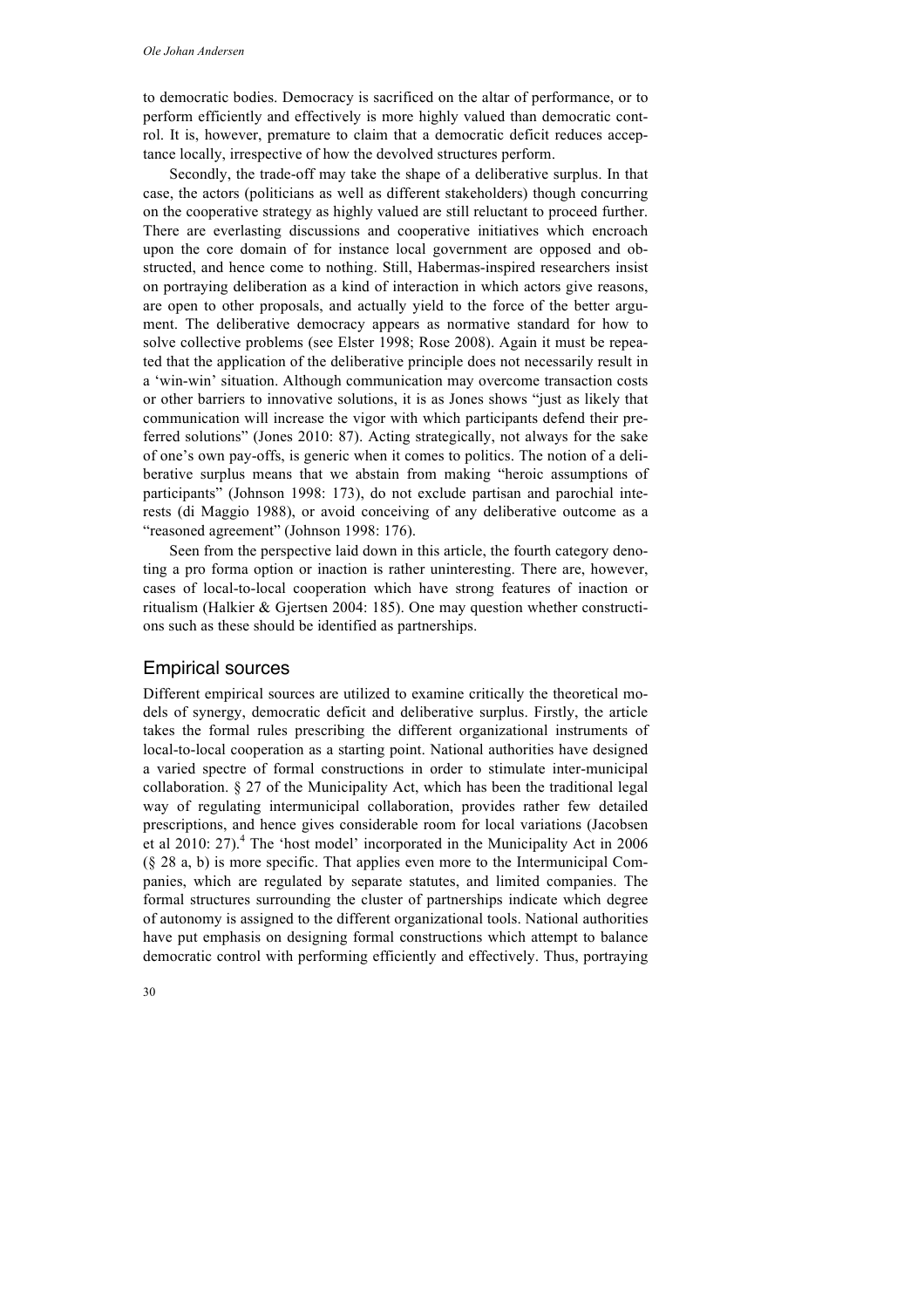the regulative frame of intermunicipal collaboration serves as the first step when pursuing the analysis, and considering the synergetic model in particular.

However important formal prescriptions of what is deemed appropriate may be, they do not suffice when analysing processes. Therefore, and secondly, the article investigates how the formal constructions are put into practice. By doing so, experiences relating to the politics of intermunicipal collaboration are needed. In that respect the article utilizes empirical observations based on studies in the three, selected regions and other available research. Drawing on empirical illustrations is a rather common approach in order to substantiate or falsify theoretical assumptions. It must, however, be added that illustrations referred to in the article are not accidently selected and fragmented pieces of information. On the contrary, the examples serve as critical cases in the sense of putting the mentioned models to a test (Yin 2009:48, 49). Thus, they should suggest how likely or unlikely it is for the models to occur.

As far as the cases are concerned, some remarks are required. The most outstanding is Vesterålen, though being the smallest measured in population. By the end of 2010 the total number of inhabitants in the six municipalities in this region amounted to only 32 200. The region is situated in the Northern part of Norway, and with the exception of the regional centre, Sortland<sup>5</sup>, it displays more of the stagnating features of the periphery (a declining population). What makes the region stand out is its long history of cooperation dating back to the late 1930s. In addition, it has developed a broad organizational umbrella, and seen in a national comparative perspective it belongs to the category of regional councils with the highest volume of activity<sup>6</sup> (Andersen 2010). Hence, the region exhibits strong institutionalization of the intermunicipal collaboration; though it is hardly excelling in the number of operative cooperative arrangements.

By comparison the formal organization of the regional umbrella in Glåmdal, located in the south-eastern part, is as is the case in general a more recent phenomenon dating back to the middle of the 1990s. Nor has Glåmdal considered as a region gained the same strong foothold. On more occasions even the issue of which is the appropriate name has caused tension among the seven municipalities comprising a total number of a little more than 53 100 inhabitants (end 2010). Underlying here is the fear that by letting the name of the region centre, Kongsvinger, with about 1/3 of the population, be the name of the region its already-strong position would be further strengthened. It is also worth mentioning that the region is strongly influenced by exogenous processes in different superregional labour markets. Hence a considerable share of employees is commuting to municipalities outside the region, mostly to Oslo/Akershus, but also to other centres in the county (Elverum, Hamar)<sup>7</sup>. Although the population has been reduced as in Vesterålen, the decline is far from as large. In a period lasting from 1997-2003 the region received resources from a national development grant implemented in order to strengthen the capacity regionally to handle restructuring problems. According to an evaluation at the turn of the millennium (in the middle of the project period), a great number of projects have been initiated, which strengthened the regional identity. Simultaneously, much remains in terms of making the performance output more visible (Jakobsen et al. 2001: 355,356, 362), nor are local politicians in the region unanimous on the question of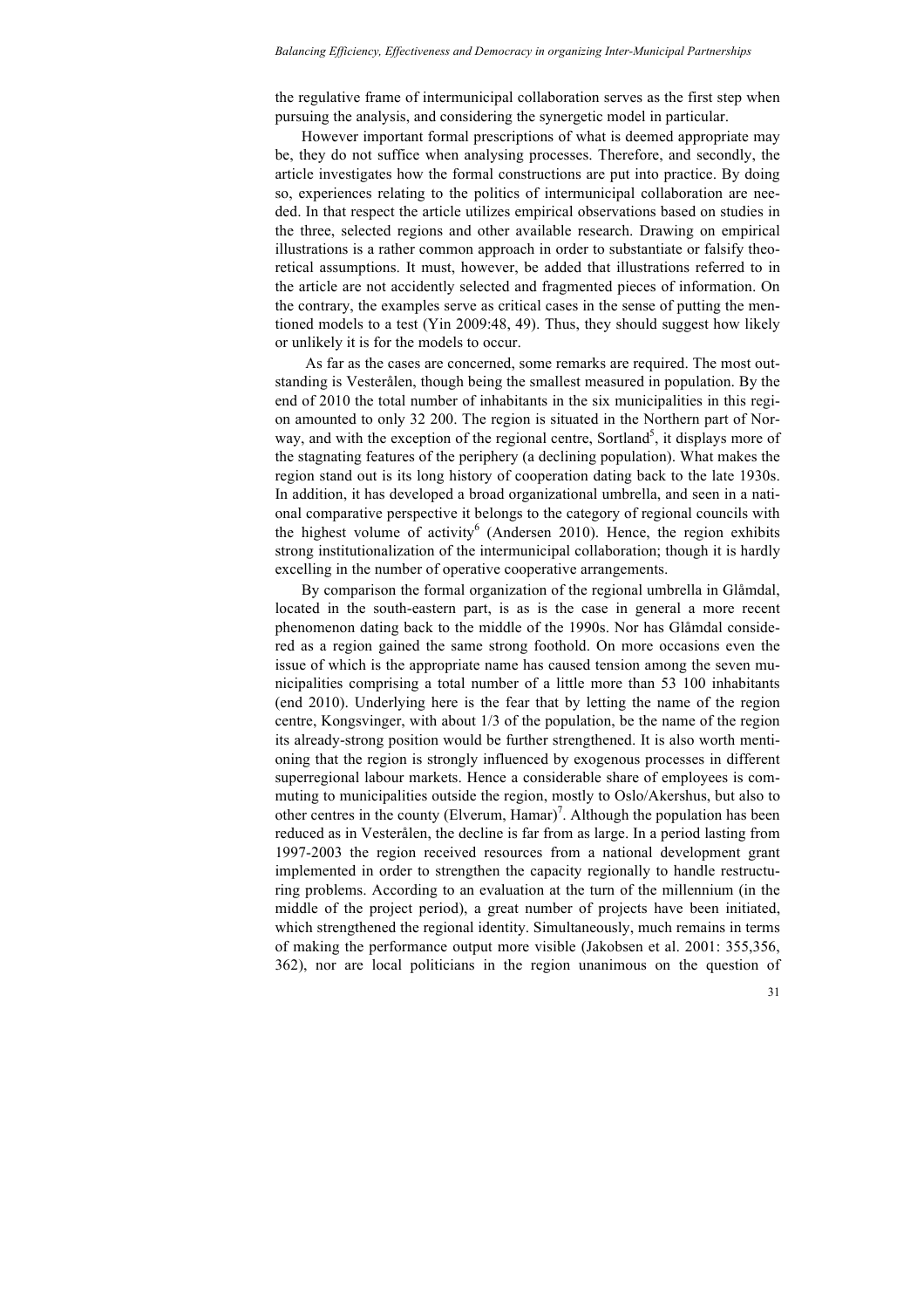whether to choose a regional strategy in the field of industrial development rather than a local strategy (Jakobsen et al. 2001: 356).

First formalized in 2003 as a cooperative project between six municipalities the regional umbrella has a short history in Grenland, located in the central part of Norway. <sup>8</sup> Considering that an intermunicipal power plant was organized in the early 1900s it far from tells the whole history of intermunicipal cooperation in the region. Seen from this perspective the establishment of the regional development agency,'Vekst i Grenland', in 1992 appears even more important. Originally implemented to cope with problems in the stagnating industrial sector, which is, as far as some branches are concerned, an important cluster nationally, the agency has gradually targeted community development. The municipal owners, 'Grenlandstinget', function as a board of representatives; but according to an evaluation (PricewaterhouseCoopers 2008) this renders unanimous steering problematic. Otherwise, the evaluation appears positive in terms of achieving important goals.<sup>9</sup> Contrary to the other regions Grenland is experiencing population growth, and since the turn of millennium an increase of nearly 4 per cent to 117 589 inhabitants. That especially applies to the central municipalities, the Porsgrunn-Skien area with a 73 per cent share of the total population.

Regarding the empirical material referring to the selected regions, the article mainly utilizes the interviews conducted among a selection of key-actors as sources of information. This category includes mayors, leaders of the secretary serving the regional councils, leaders of specific collaborative projects and organizations, comprising a total of nearly 30. It must also be added that a special 'steering group' including mostly persons from the secretary of the regional councils has been a constructive forum for discussing issues relating to the implementation of the project. In addition, the article makes use of some pieces of information from a survey targeting municipal council members in all the selected regions (267 members of local councils). The survey generated a 51.5 per cent response rate. This source is meant to provide a more general picture of the local politicians` perceptions of which tasks are suitable for cooperation and which are more controversial, what is gained by pulling together and what are the shortcomings regarding the leverage of local councils as well as the problem solving capacity of the intermunicipal arrangements. Lastly, available reports (evaluations and so on) serve as important supplements.

#### Examining the different models

The analysis of the three models is pursued as follows. Firstly, and regarding the synergetic relationship, the emphasis is on the different formal constructions of intermunicipal cooperation. Important here is primarily how the designing of the different tools tries to balance input and output legitimacy in a way which should be mutually reinforcing. References are also made to how the organizational arrangements are coupled to the local democratic institutions. The tensions inherent in the structures of governance and not least expressed by the ambivalence of local politicians as to what is gained by pulling together prepare the ground for discussing whether trade-offs prevail. Secondly, and as regards the two models of trade-offs, pieces of information from the survey provide a background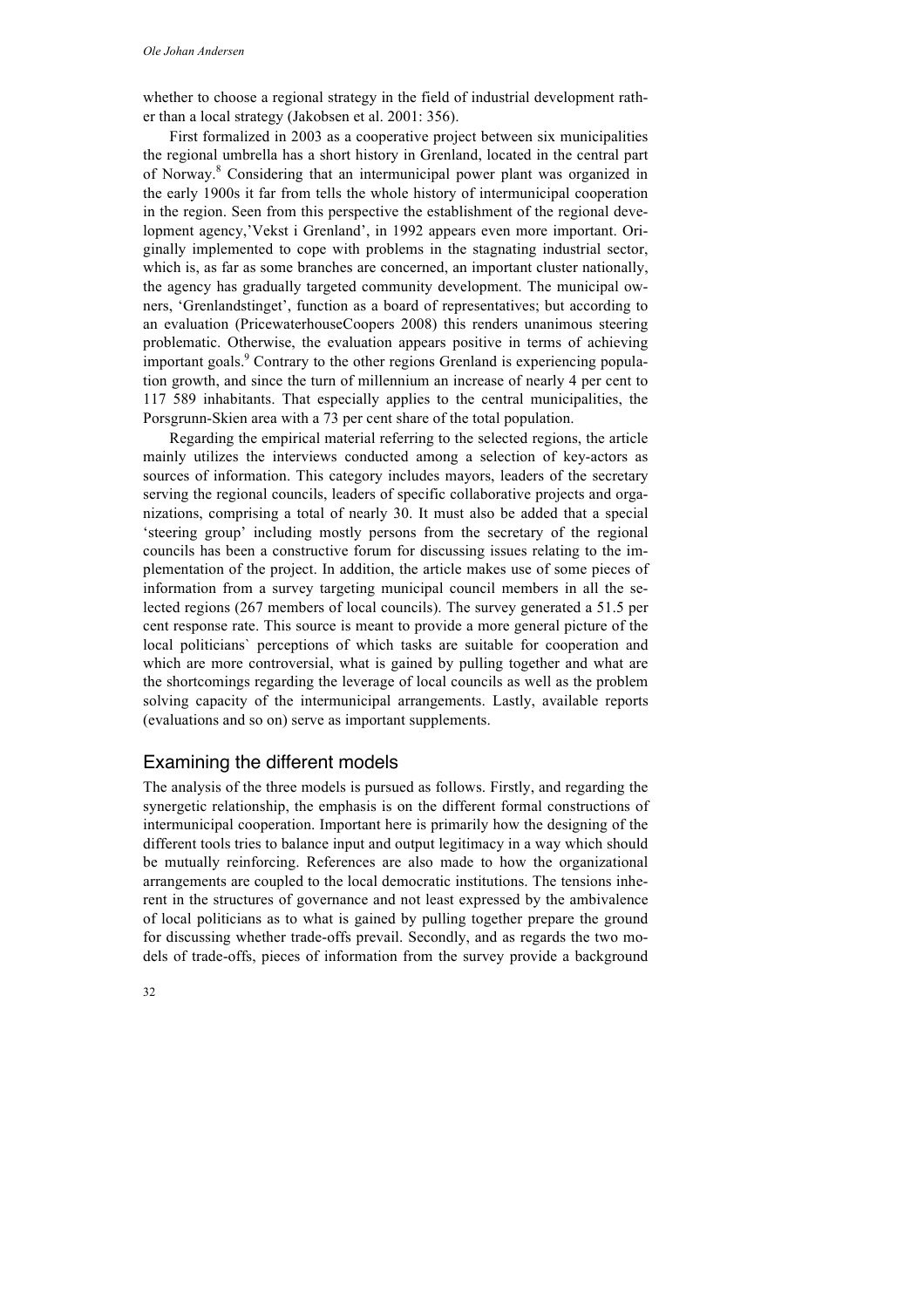for elaborating further on how likely or unlikely a democratic deficit or a deliberative surplus may be. In order to substantiate or falsify the models quotations from key informants, critical cases and so on are utilized.

#### When do performance and democratic control reinforce each other?

The formal structure of governance including the strategic core as well as the operative organizations puts emphasis on balancing the democratic control with efficient performance.

Firstly, the strategic umbrella - the regional council and its executive committee - is tightly coupled to local governments. Mayors form the members of the strategic core and in 2/5 of the 69 councils in Norway the leaders of the opposition are included (Vinsand & Nilsen 2007). Thus, the governing elites in the participating municipalities occupy 'the driving seat', which should ensure that those in charge are committed to the decisions reached as to which cooperative projects are selected. The emphasis on the consensual principle, based on a 'negotiated agreement' (Scharpf 1997) prevents everybody from 'getting run over'.

Actually, the settling of priorities as to the volume and content of intermunicipal collaborations hinges on gaining legitimacy in the individual municipal councils. Furthermore, the formal constructions regulated by § 27 are not ascribed any legal authority. A resolution in any of the participating local councils is required for a task can be delegated. The statutes place, in addition, restrictions on which tasks are eligible for delegation, and the exercise of public authority in the sense of administrative decisions in individual cases (providing a service), unilateral directives, issuing prohibitions and so on is excluded. Thus, the formal rules regulating the strategic core, and also some of the operative cooperative arrangements, ensure that the local, democratic institutions 'have the last word'.

Experiences accumulated so far suggest that a restrictive practice prevails as to delegating decision-making authority to the strategic core of intermunicipal collaboration (Jacobsen et al 2010:59, 63). Indeed, mayors are inclined to refrain from initiating collaborative projects which run the risk of jeopardizing the local autonomy or, in even worse cases, are perceived to open up for "zero-sum game" resulting in costs without any profits, and the loss of functions and jobs locally (Andersen 2008 b, 2010). The consensual logic is explicitly expressed when an informant in the region where inter-municipal collaboration should have the best prospects due to a long history of cooperation (Feiock 2007: 57), reports that it is of no use:

to be creative as a member of the regional council or its working committee if one has not gained approval in the local councils.

The absence of a majority rule implies that the limit is reached when the negotiations fail to bring forth an agreement locally. And when the executive committee in the same region convened at the end of 2007 to discuss priorities for the next year, it asserted among other things that:

important issues are approved according to the consensual principle. One must be willing to recognize that when reaching agreement is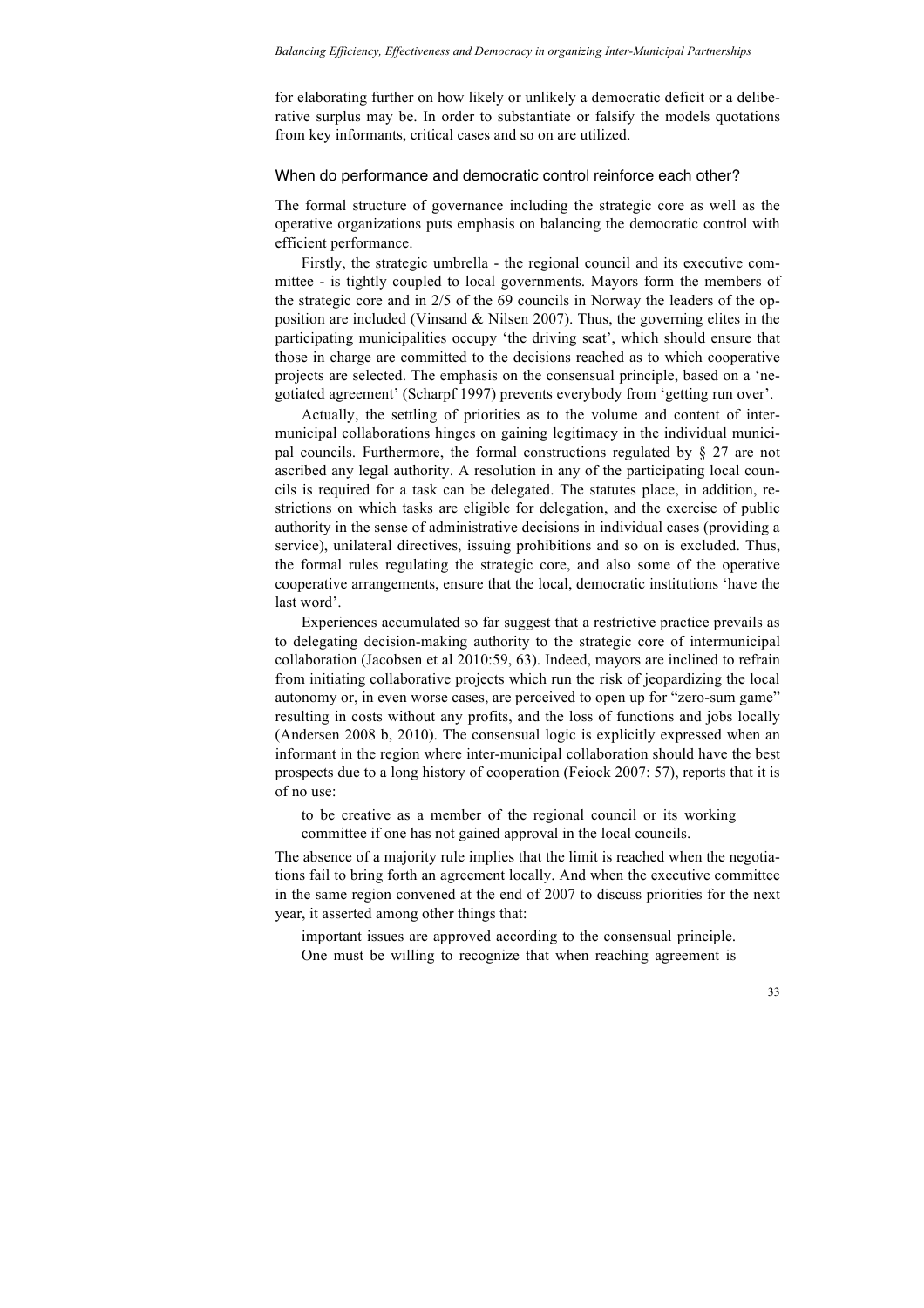not possible, one has to abstain from launching large and resourceintensive elucidations.

Secondly, the formal constructions regulating the implementation of specific collaborative arrangements are designed, too, to ensure balance between performing effectively and democratic control. As to 'the host model' (§ 28 a,b) the intention of the Ministry has been to provide a legal frame entitling the municipalities to initiate collaborative arrangements in the realm of service deliveries, involving the exercise of public authority. Not least, the regard for more effective and professionalized services was emphasized as this was especially a problem in small and peripheral municipalities (see (Ot.prop. no. 95 (2005-2006):7, 58-62). According to the Ministry, re-evaluating efficiency and effectiveness boosts commitment among the partners. On the other hand, the model entails more formal mechanisms ensuring democratic control. It is a matter of course that the local assemblies have to sanction the agreement underlying the application of the host model. Moreover, leaving tasks which involve principal issues and 'local judgements' to a host, requires the establishment of a governing board, including members from the participating municipalities. In addition, it must be emphasized that the delegating municipality carries the responsibility for the services even when left to a host (Ot. Prop. 95 (2005-2006): 58). Therefore, they are entitled to give directives defining standards as well as change the decisions and supervise implementation. However, should the local authorities resort to a frequent policy of instructing and reversing decisions of the host, the efficiency of the collaboration would suffer. It is interesting to observe that in a discussion document proposing the Samkommune, the Ministry applies the notion of transferring, not delegating, tasks to the governing board or Samkommunestyret. The participating municipalities are not, according to the proposal, entitled neither to give instructions nor to change decisions made by the governing board. 10

In cases where formal constructions like inter-municipal companies and limited companies are utilized, the ties to local governments are even weaker. In their capacity as separate legal persons these devolved agencies are responsible for their finances and legal obligations. Organizing collaborative schemes as devolved agencies, does not mean that local governments abdicate. Firstly, the participating municipalities enact the role as a meta-governor by designing the statutes and approving any prospective change in the regulative frame. Secondly, the municipalities in their capacity as owners may instruct the operative management. Compared to what usually is held as the mandate of the general assembly in a limited company, the board of representatives is entitled to debate on and approve budgets and accounts. However, according to Høivik (2005), the differences between these formal constructions should not be exaggerated. The company legislation is flexible, rendering it possible to design the articles of association in a way which gives the general assembly a rather broad mandate.

The picture so far seems rather harmonious; at least the formal constructions regulating intermunicipal municipal collaboration appear balanced. Still, and as mentioned above, more scholars are pointing to the option of 'a democratic defi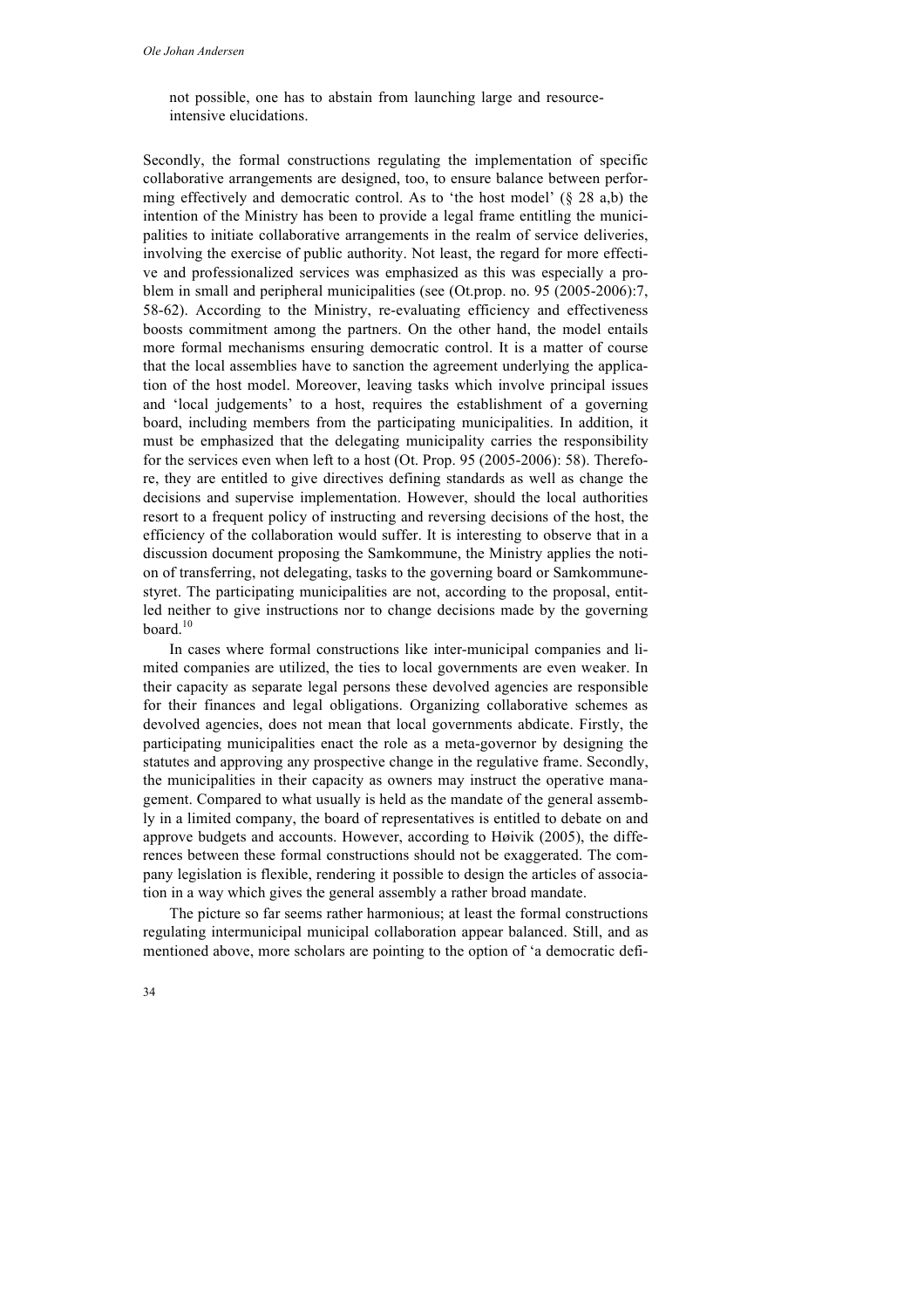cit'. The survey conducted among local politicians in the three regions may substantiate the view of a trade-off, in the sense that 73 per cent consider weakened democratic, popular influence as a disadvantageous feature of this kind of regional governance. Considering that a corresponding majority, 72 per cent reports a lacking capacity for making effective decisions as well, ambivalence over high transaction costs seems to prevail in this issue. On this background, the two models of trade-off must be examined critically.

#### When is a democratic deficit haunting?

How, based on 'my' survey, do local politicians conceive of the input aspects of intermunicipal collaboration? Does the survey substantiate the view that local democracy is 'on the retreat'? Not surprisingly, as many as 73 per cent of the local politicians perceive the mayors to have large/and very large influence on the local-to-local cooperation. However, the share, 48 per cent that reports the same to be true for the local councils, is still high. On the other hand, the survey indicates concern for the local democracy. As many as 57 per cent of the local politicians in Vesterålen agree fully/or partly with the assertion that 'intermunicipal collaboration weakens the control of the local assembly', though the number agreeing with this view is lower in the other regions (45 per cent and 54 per cent). Apparently, this result may be at odds with another investigation (Jacobsen et al 2010: 85), which shows that few local politicians consider that the local councils have been 'put to the sideline'. But as to 'my' survey the share agreeing fully with the view of a weakening of the local council as a consequence of intermunicipal cooperation comprises only 14 per cent in Grenland and Vesterålen, and as few as 8 per cent in Glåmdal. Nevertheless, it is worth mentioning that 70 per cent when asked to consider important/most important disadvantages of local-to-local cooperation, point to a weakened local council. Obviously, local politicians are displaying ambivalence in this issue, not least taking into account that the same share wants to extend the collaboration.

So what with the devolved organizations like 'Glåmdalsvekst' and 'Vekst i Grenland': do experiences from these cases point to a rather restricted variant of meta-governance, implying that local politicians` role is confined to sanctioning the start up and to approve the articles of association? Otherwise, the companies are left to themselves without any say from local politicians? It is important to add that since the 1990s national authorities have pursued a policy of devolution and, as far as local industrial development is concerned, have put emphasis on decoupling this policy field from local government. As to 'the development grant' made available for restructuring in both Glåmdal and Grenland, the new instructions, which were enforced in 1993, required the establishment of a development agency, and the governing board should include members recruited from the business community. By that time most of the pioneers among the municipalities and regions which had received the grant, had devolved this policy field through processes of 'trial and error', though in some cases change in the political governmental constellations had been an important impetus behind adopting a policy of devolution (Andersen & Brattvoll 2000).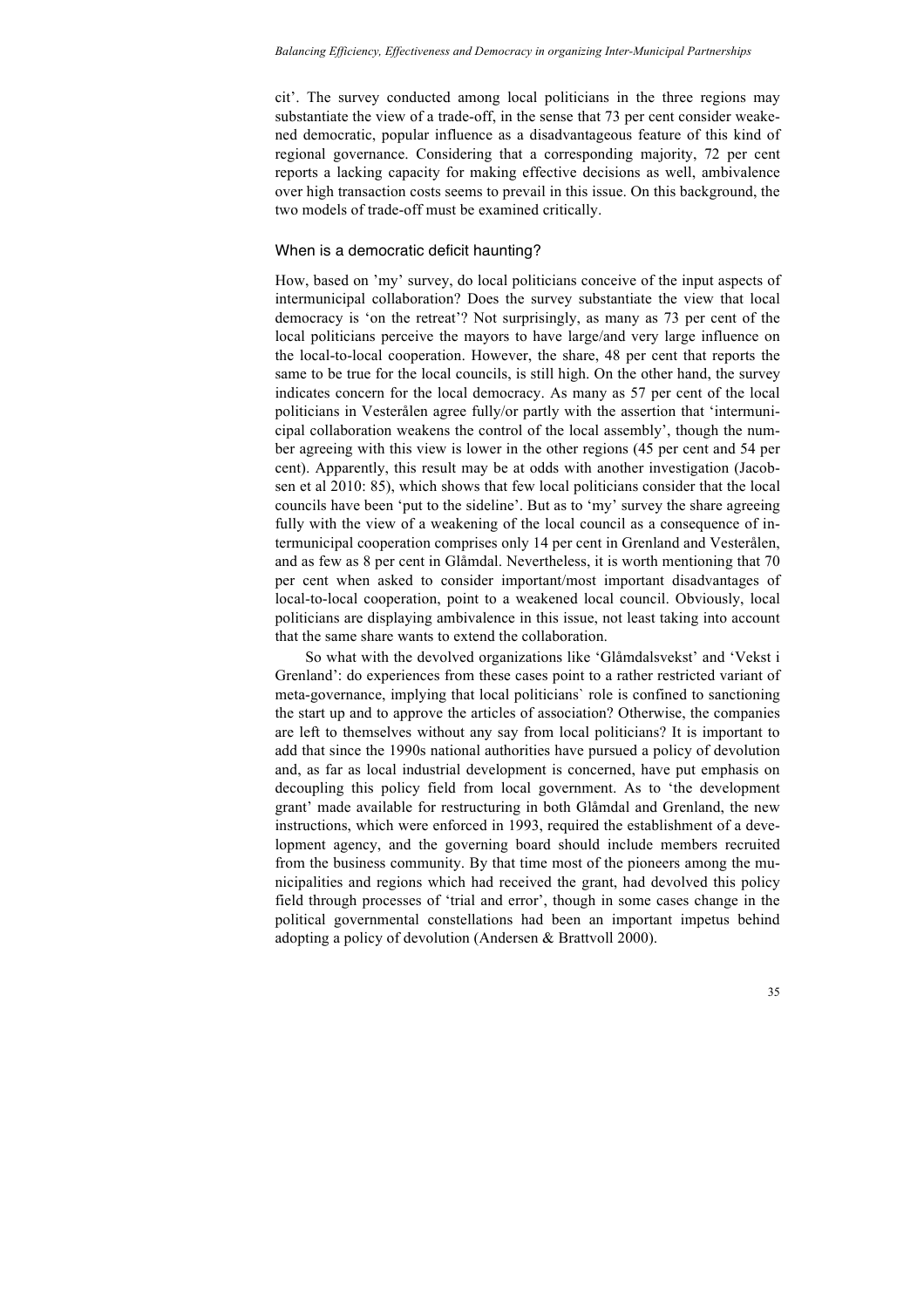Later on, in 2010, a sharpening of the rules of legal competence regulated by the Public Administration Act is passed. The change in the statuary provisions does not forbid popularly elected representatives as well as civil servants from being selected as board members of publically owned companies. However, civil servants and politicians who serve as board members have to abstain from participating in the municipal assembly's proceedings where the devolved company is directly involved. That applies to signing of contracts, changes in statutes, the excise of the legal competence to instruct the board of representatives etc (Proposal no. 50 (2008-09), Recommendation from the Parliamentary Committee of Local and Regional Affairs no. 92 (2008-2009)). According to investigations conducted by Ringkjøb, Aars & Vabo (2008), a majority of local politicians express a preference for including politicians in the boards of the devolved agencies, emphasizing especially their function as guardians of public interests. Although variations abound, instances where municipalities have made use of their formal mandate to instruct the management of the companies do occur (Ringkjøb, Aars & Vabo 2008: 62,63).

Experiences from 'Glåmdalsvekst' illustrate how interference from the regional council and its executive committee may cause a lot of turbulence. What actually released a conflict at the end of 2001 was the resignation of the chairman of the board, due to what he conceived of as a political overruling of the agency. To his surprise he learned that the executive committee of the regional council had decided to summon an extraordinary general assembly. Undoubtedly, several other issues seemed to have triggered the conflict. In an interview in the regional newspaper the chairmen is critical of how a lot of actors including the regional council, local executive committees and so on will have a say in the matter, suggesting that 'too many are queuing up to voice their opinion', and hence jeopardizing the efficiency and effectiveness of the restructuring process (Glomdalen, 14.12.2001, 3.01.2002). Later on, the manager of the agency follows up this critique of the politicians (Glomdalen 6. 02.2002). Thus, this case illustrates the often delicate balance between political-hierarchical steering and operational autonomy, and that the model of a 'democratic deficit' far from tells the whole story.

By comparison, 'Vekst i Grenland' appears far more successful. At least the agency has survived for nearly twenty years. Originally established to trigger industrial restructuring and with an emphasis on the mission of creating new jobs, it was convenient for the participating municipalities to ensure that actors within the business community were in charge. Their expertise was considered indispensable, not only for the purpose of managing the grant offered by Norwegian state authorities and other available financial resources in an efficient and effective way, but also in order to gain legitimacy regionally. Though a mayor in the largest municipality concedes that he would co-opt critics within the business segment:

I was quite tired of listening to the business sector always emphasizing how badly the political-representative institutions performed in matters of economic development. Hence, we let them take the driving seat.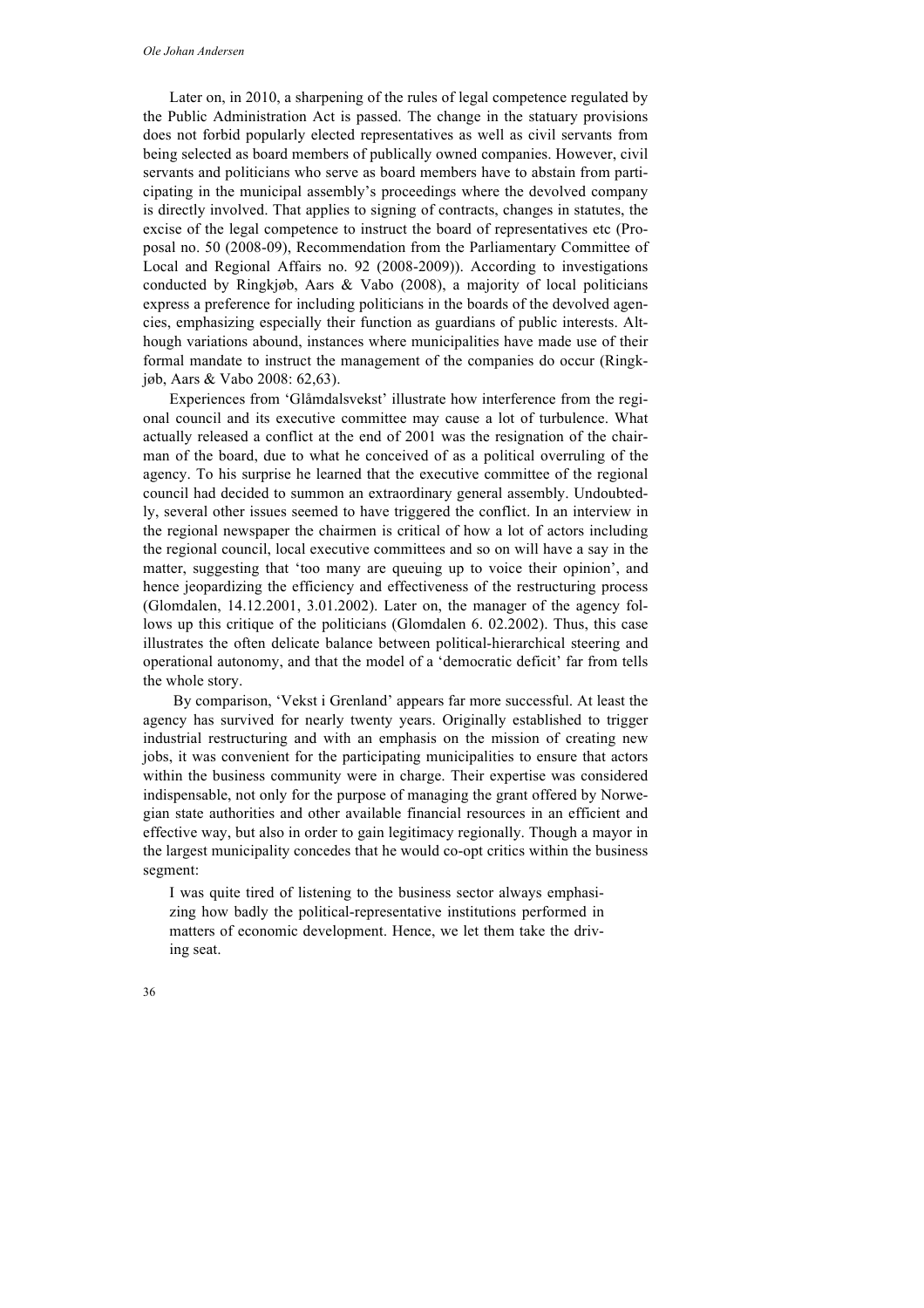Over the years, the agenda of the organization has been extended giving higher priority to projects of community development, a pattern which the trajectory of other Norwegian local/regional development partnerships exhibits, too (Andersen 2004; Karlsen & Lindeløv 2003). Prominence has increasingly been given to creating an image of a modern region offering jobs beyond the previously dominating manufacturing companies. Thus, the development partnership has addressed infra-structural projects and even issues related to education and kindergarten. Performing this extended role, the agency has gone beyond its original main mission of being a tool for industrial development. But as one CEO pertinently asks: should a devolved agency be so strongly involved in community development and identity creation? According to him, it was quite appropriate to devolve the organization in a situation where

the agency was preoccupied with conducting negotiations with companies on the brink of bankruptcy. But there is no reason to let a limited company take care of the marketing of the region.

Another key informant even calls into question whether the agency has fulfilled its mission, but adds that a decision to terminate the organization would be resisted because

the business sector appreciates much to participate in an organization which has large resources at its disposal.

Certainly, the formal construction of the agency is special as the manager also admits: while the municipalities finance most of the running of the organization, a majority of the board is recruited from the non-public sector. Some politicians find it annoying as well when the agency being mandated to organize and design the strategic industrial development plan, points to that

such-and such decision is hardly in accordance with intentions formulated in the plan. On the other hand, they have allowed us to perform a role in this matter, and then we take the liberty to supervise the implementation.

It must be repeated that the aforementioned evaluation recommends an even stronger professionalization of the agency, proposing besides winding up 'Grenlandstinget' as a formal body to replace the politician in the board with CIOs, and to specify more clearly what should be the focused targets (PricewaterhouseCoopers 2008). There is an underlying concern for the output legitimacy here. Simultaneously, this case as well illustrates the ambivalence prevailing among politicians: by settling on devolved solutions which are even given a broad mandate, they commit themselves to refraining from interfering in the operation of organizations. At the same time, they easily object against being or letting themselves 'be pushed to the sidelines'.

#### When do efficiency and effectiveness suffer?

As already noted, 72 per cent of local politicians refer to a lacking capacity for decision-making, high transactions costs as shortcomings of intermunicipal collaboration. The share which considers the efficiency to be a draw-back displays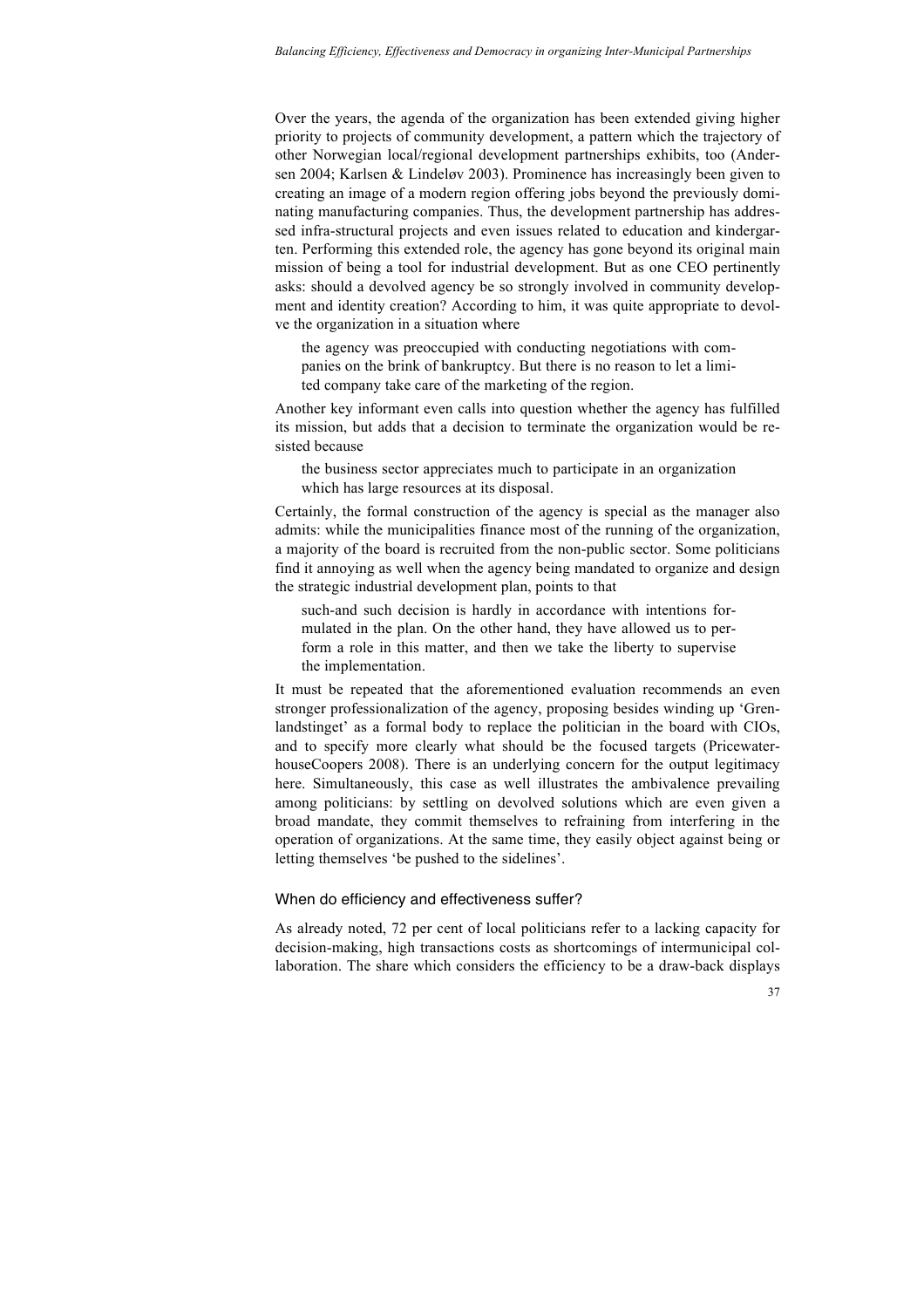some variation; it is lower in Glåmdal (66 per cent) than in the other two regions (75 per cent and 76 per cent). Although a majority in all regions is satisfied with the delivery of services included in the collaboration, only 1/3 report that their own municipality benefits much/or very much from the cooperation. Again, the survey material calls for caution as to drawing unambiguous conclusion and inferring that local-to-local cooperation runs short as far as output legitimacy is concerned. Nevertheless, there are features which indicate that a trade-off in the sense of jeopardizing efficiency and effectiveness under certain circumstances appears rather likely.

Firstly, by relying on a negotiated agreement as the main principle for settling issues procedural standards pertaining to input-legitimacy loom large. The institutionalization of the consensual practice, however, easily traps the actors in never-ending deliberations, rendering non-decisions as well as deadlocks possible. This shortcoming is clearly expressed by a mayor in one of the largest municipalities in Grenland. While praising the importance of a regional meeting arena, he simultaneously questions its capability for settling issues.

However important it may be to have arenas for discussing issues, the authority does not hinge on the dialogue as such. What really matters in democracy is the ability to make authoritative decisions, and in that respect the collaborative strategy falls short.

Experiences from more projects suggest that the deliberative qualities of the process are not tantamount to producing effective outcomes. In Glåmdal and Vesterålen two rather similar and comprehensive collaborative projects were launched around the change of millennium. A lot of measures should lend high input legitimacy to the projects: the local councils had a say as to the mandate, the regional councils decided on the project plan, a selection of mayors and CIOs were included in the governing board of the project, a lot of stakeholders participated in elucidating the different issues. In Glåmdal the different cooperative arrangements resulting from the process were dealt with separately in the local councils, whereas the local councils in Vesterålen had a common proposal put before them. It is a part of this story, that the collaborative project included "low-policy" issues like different administrative support functions (invoicing and collecting outstanding claims, public procuring), fire protection. Still, the projects came to almost nothing; at least the outcome was rather modest. The resolutions reached in the several local councils in Vesterålen appeared so divergent that " it was impossible to proceed further" (Andersen 2010: 20). Nor did all of the few positive results of the process in Glåmdal survive for a long time (Andersen 2008b)

To add a further illustration of the obstacles facing cooperative efforts the story of organizing an intermunicipal service targeting children living in dysfunctional families in Vesterålen should be especially clarifying. Although synergies are evident not least as the size and the professional quality of serviceproviding organization are concerned, a time-consuming and thrilling process preceded the final agreement to get started from 1 January 2012. Since the process was formally launched in 2008, the issue has passed through the regional council, the local councils several times, working groups or project teams with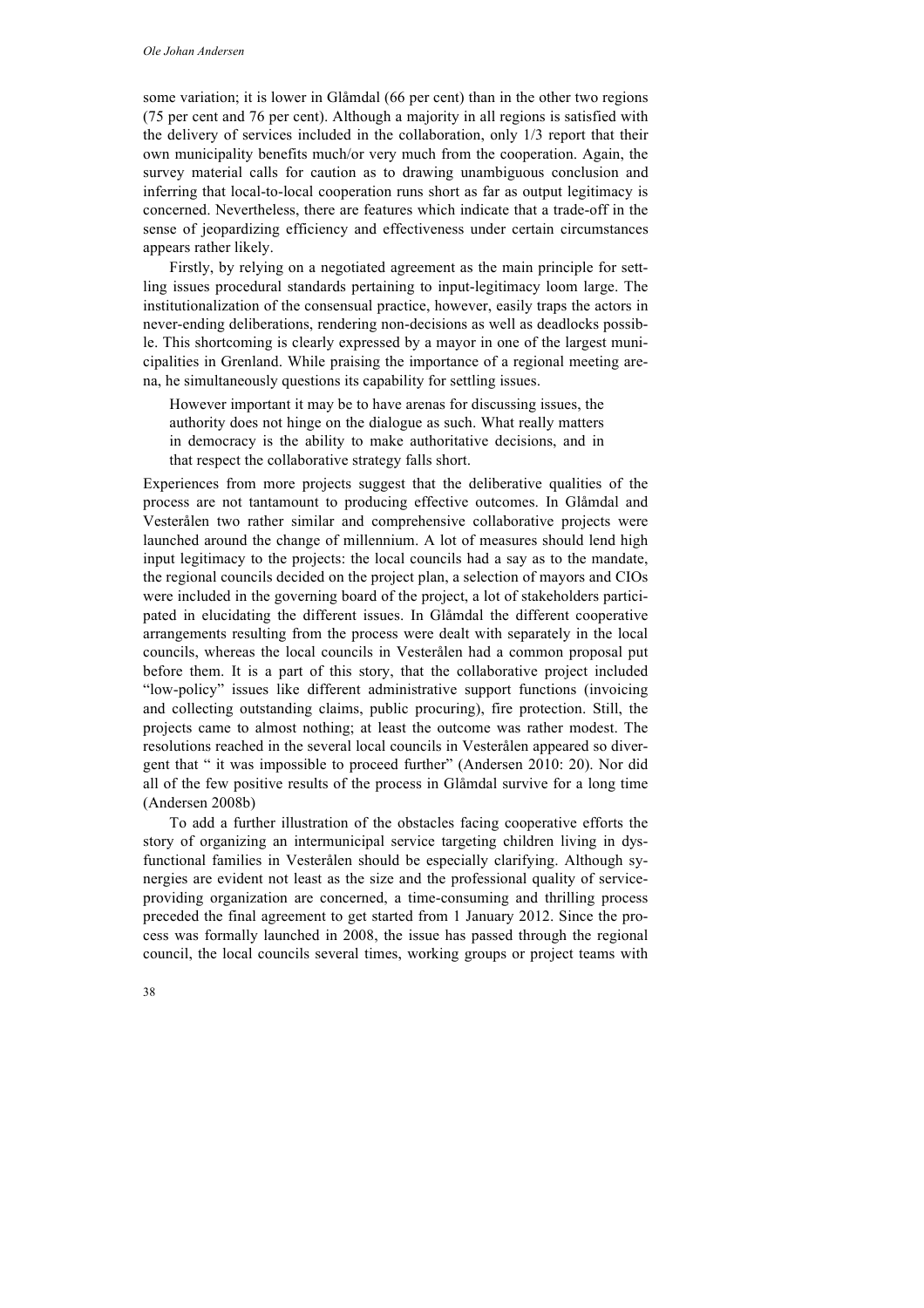professionals have been involved, hence the input legitimacy of the process is well attended to. Still, unaccommodating 'grass-root' bureaucrats preferring the maintenance of operative local tiers have opposed the process (see Isaksen 2011: 66-76). Even the local council in a municipality close to the 'regional centre' and next to it measured in number of inhabitants, reached a decision with a narrow majority. Even though the municipalities concur on organizing the service according to the principle laid down in § 28 b, 'the host model', assigning Sortland the host function in the capacity of having a well-equipped professional staff at its disposal, the maintenance of 'local satellites' is required. On this background one may ask whether the reorganization actually means a significant change (Isaksen 2011: 77).

The consensual practice takes place, so to speak, 'in the shadow of the majority vote' or 'in the shadow of hierarchy' to quote Scharpf (1997: 47); however with the local councils in 'the driving seat'. A lot of the key-informants are reporting rather frankly and clearly that after all the local democracy has 'the final word', which the accompanying quotations should illustrate:

Only municipalities are entitled to make decisions. If two municipalities disagree, the issue must be returned. The process proceeds slowly, and, in terms of efficiency, rather badly.

Resources have been invested in elucidating a lot of projects. But when it comes to settling the projects politically many are brought down.

Cooperative projects addressing for instance administrative functions would be advantageous, and we have tried to get started earlier. But the local councils gave them thumbs down, not least because the union officials are protesting.

Underlying these selected quotations there is frustration about the efficiency and effectiveness of local-to-local cooperation. As Agranoff remarks in his study of public networks (2007), risk aversion easily leads to the consensual kind of governance. A strategy of "keeping issues off the decision agenda that are threatening or contrary to consensus building" (Agranoff 2007: 180) prevails. Even though a cooperative solution should be preferred measured against economy of scale and user preferences, the regard for democratic control has the last word. The lowest common multiple is the best to be expected.

## **Conclusion**

In summing up the analysis of local-to-local cooperation, which implications may be drawn? Firstly, the model of a deliberative surplus seems to be the most approximate portrayal of how the balancing of efficiency, effectiveness and democratic control actually turns out. At least, trading off the output legitimacy appears to be a likely option to occur when efforts to embark on a new course is initiated. Innovative projects are feasible provided that they do not trespass on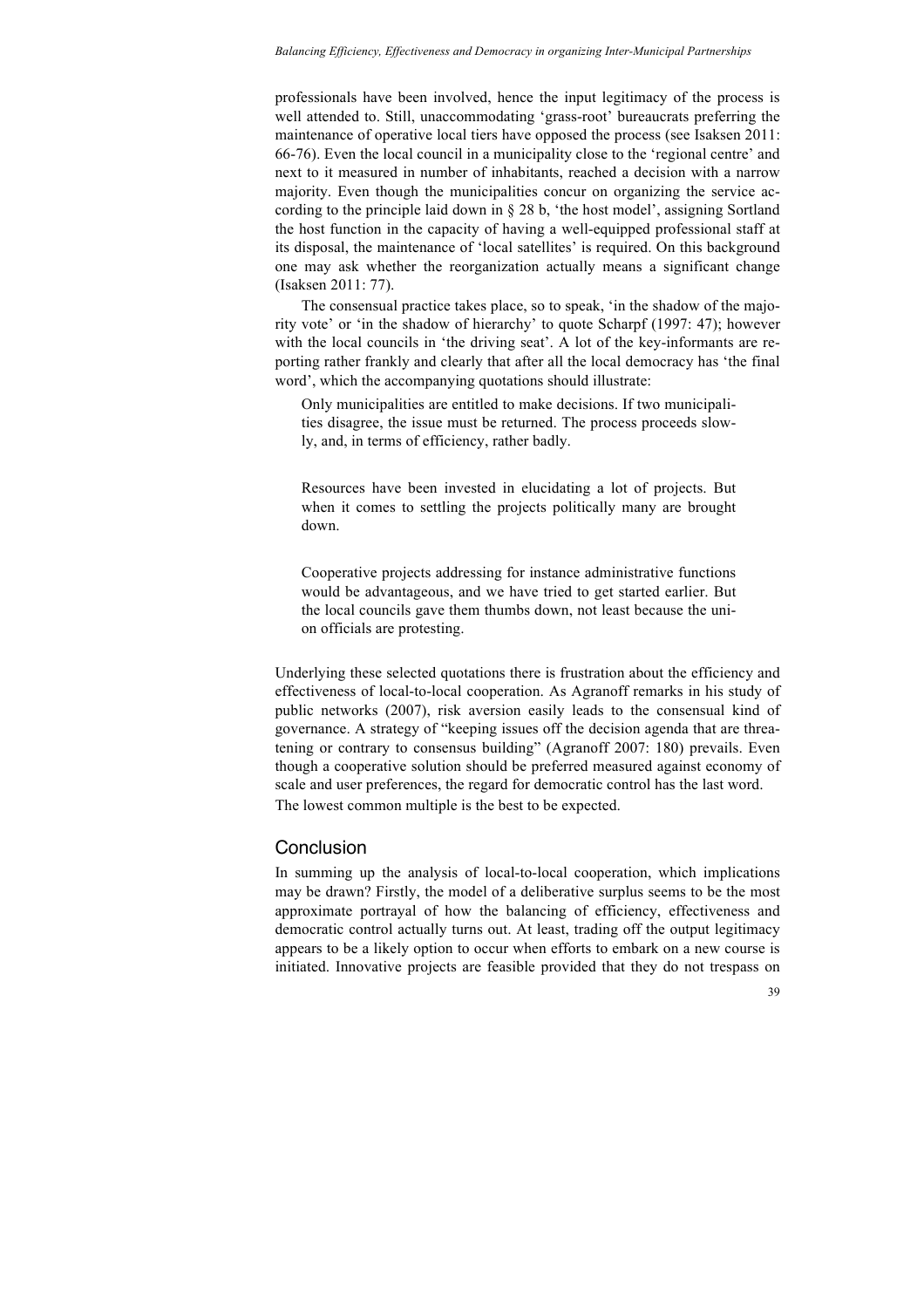the jurisdictional domain of local government. Uncertainty as to what is gained combined with a fear of losing control nourishes risk aversion (Agranoff 2007), which renders it expedient to draw a veil over issues which could challenge the consensual practice (see Gibson & Goodin 1999). In case one tries to lift the veil, and attempt to proceed further by deliberation, remarkable transaction costs are easily incurred in the decision-making process, and sometimes the negotiations reach a deadlock. Certainly, one may assert that democracy is timeconsuming, and that inefficiency in settling an issue "might be explained by the multiplicity of roles and objectives that these organizations are set in place to pursue" (Pierre 2011: 20). It is, however, doubtful whether this principal argument applies to local-to-local cooperation, which primarily targets rather specialized services. And on a principal basis more scholars have observed that more deliberation is not always to the better, and by being time-consuming deliberations "perpetuate existing practice" (Sunstein 1998:  $256$ )<sup>11</sup>, that non-deliberative elements like passions, self-interests, not infrequently tend to inform political discussion (Johnson 1998: 165-167), and that pathologies of deliberation sometimes occur (Stokes 1998).

It needs to be said that the critical remarks regarding the deliberative principle is not tantamount to turning down the principle as such, and not to mention the regard for democratic control. When it comes to allocating public resources and settling on issues belonging to the jurisdiction of local democratic institutions, local politicians are the obvious principals. In addition, involving different stakeholders not only lends legitimacy to the process, but in addition may provide effectiveness in terms of output (Lindgren & Persson 2010). Two reservations, nevertheless, apply: To proceed further by deliberation does not always succeed due to conflicting preferences or an unwillingness to bear the costs of what might be beneficial to a broader collective. Thus, the majority vote is indispensable to settling conflicts; but at present this mechanism functions primarily as a formal barrier against jeopardizing local democracy, which may serve as a pretext for what may be parochial interests (DiMaggio 1988). In addition, as far as the role of politicians is concerned, one should not depreciate the appropriateness of 'steering at a distance' irrespective of which tasks are being addressed. It is not improper to question why politicians should insist on being directly involved in the governance of tasks, when these tasks are so specialized that they are hardly able to provide any substantial contribution to the problem-solving activity. Performing efficiently and effectively is crucial for any organizational arrangement to survive in the long run.

Secondly, the pattern of intermunicipal collaboration being portrayed in the article is far from unambiguous. Thus, there are features of synergy by designing formal constructions which attempt to find a proper balance between input and output legitimacy. In addition, there are instances which substantiate how organizing deliberative processes involving local politicians as well as stakeholders have rendered effective outcome possible. Moreover, as Aars and Fimreite (2005) remind us, one runs the risk of a democratic deficit when leaving huge public resources to a devolved and selected network of elites and in an important policy field as for instance culture (Aars & Fimreite 2005). Nor is it unproblematic when a devolved company originally established to finance and assist entre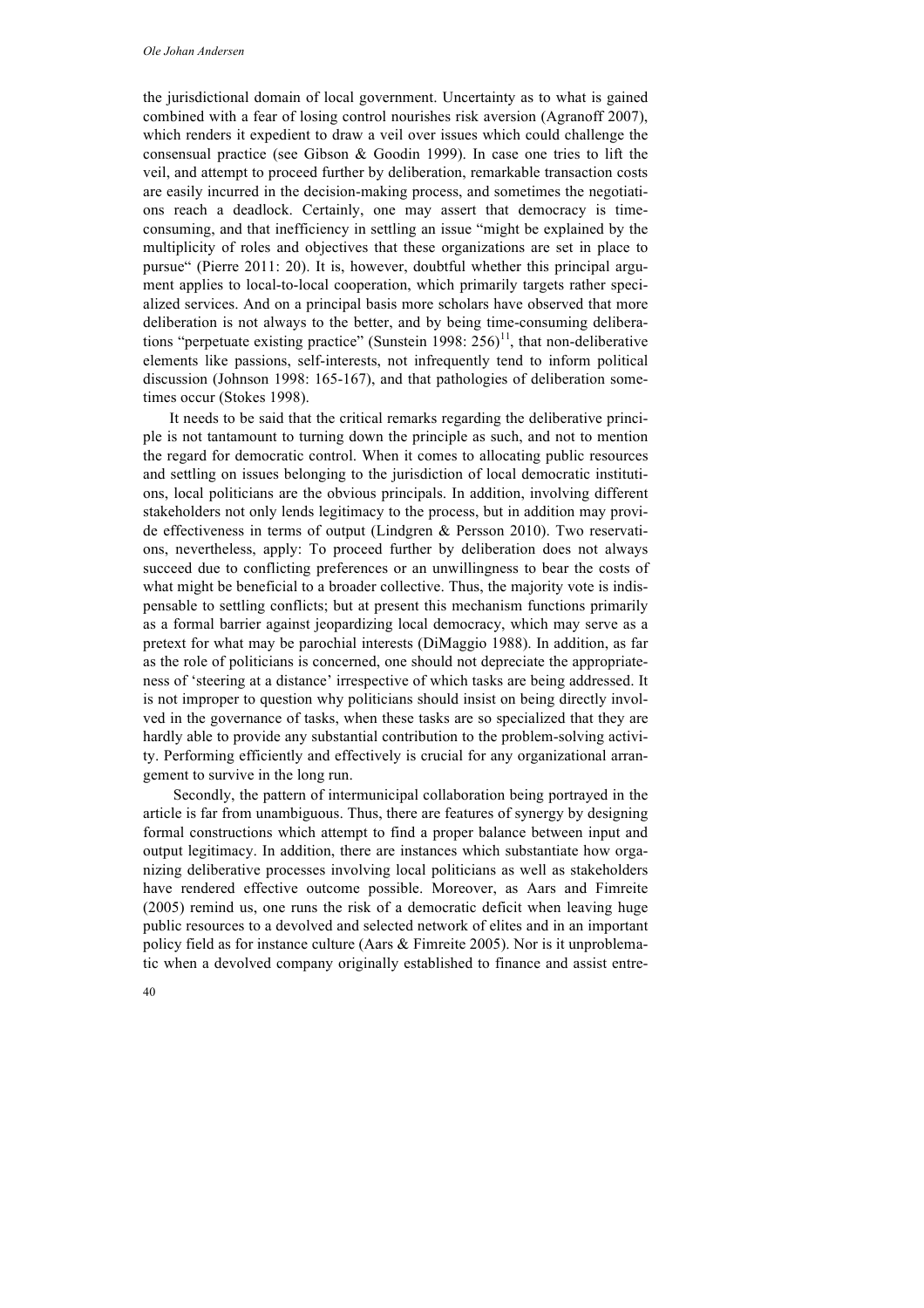preneurial firms, extends its agenda giving high priority to community development as well. Still, if a majority in the local assembly opts for transferring decisions on which projects should be funded or not to a devolved unit, one cannot claim that democratic rules are violated. Other options than political-hierarchical steering would probably be more suitable in order to comply with a policy of community development, and especially mobilizing actors within the business community (Andersen 2008a: 73). Even though the option of ending up with a rather fragmented structure of devolved single-purpose organizations is not promising seen from a local democratic perspective, it is like 'crying wolf' to claim that a 'democratic deficit' at present prevails in the field of intermunicipal collaboration.

Thirdly, experiences so far give a rather pessimistic view of what may be gained by pulling together. The view that local-to-local cooperation should serve as an alternative to a policy of consolidation is hardly fulfilled. Certainly, some fruits have been reaped. But much remains unsettled. Obviously, it is demanding to gain acceptance for a collaborative strategy within core domains like primary education and elderly care. Less than 1/3 of the local politicians perceive these as well suited for partnering. That is puzzling considering that more municipalities, especially in peripheral districts, are hardly sufficiently robust, economically as well as professionally, to meet the increasing requirements of service provision. The 'Samhandlingsreform', targeting improvements in how the special branches (somatic and psychiatric hospitals) and the primary health care communicate and transact with each other, would in particular have implications for how the care for elderly and other vulnerable clients (diabetics) is organized locally (see Report no. 47; Recommendation from the Parliamentary Committee of Health and Care Services 212, 2009-2010). An implementation of this reform<sup>12</sup> leaves no other option than cooperation if a comprehensive amalgamation is to be avoided.

On the other hand, the delivery of services like for instance elderly care is not only a matter of organizing solutions of high quality. Important as well is the local accessibility of the services (Gossas 2006). Taking into account the decentralized pattern of settlement, the long geographical distances and so on in Norway it remains uncertain what might be gained by voluntary cooperation or a policy of imposed consolidation as to the service deliveries unless the requirements of accessibility are weakened. This dilemma is, probably, best handled within the frame of local democratic institutions rather than leaving them to more or less decoupled cooperative bodies. On this background one may ask whether the challenges first and foremost revolve round the issue of designing more robust municipalities than to pursue further the experimental, timeconsuming and unsure track of voluntary cooperation.

#### References.

Agranoff, R. (2007) Managing within Networks. Adding Value to Public Organizations, Washington DC: Georgetown University Press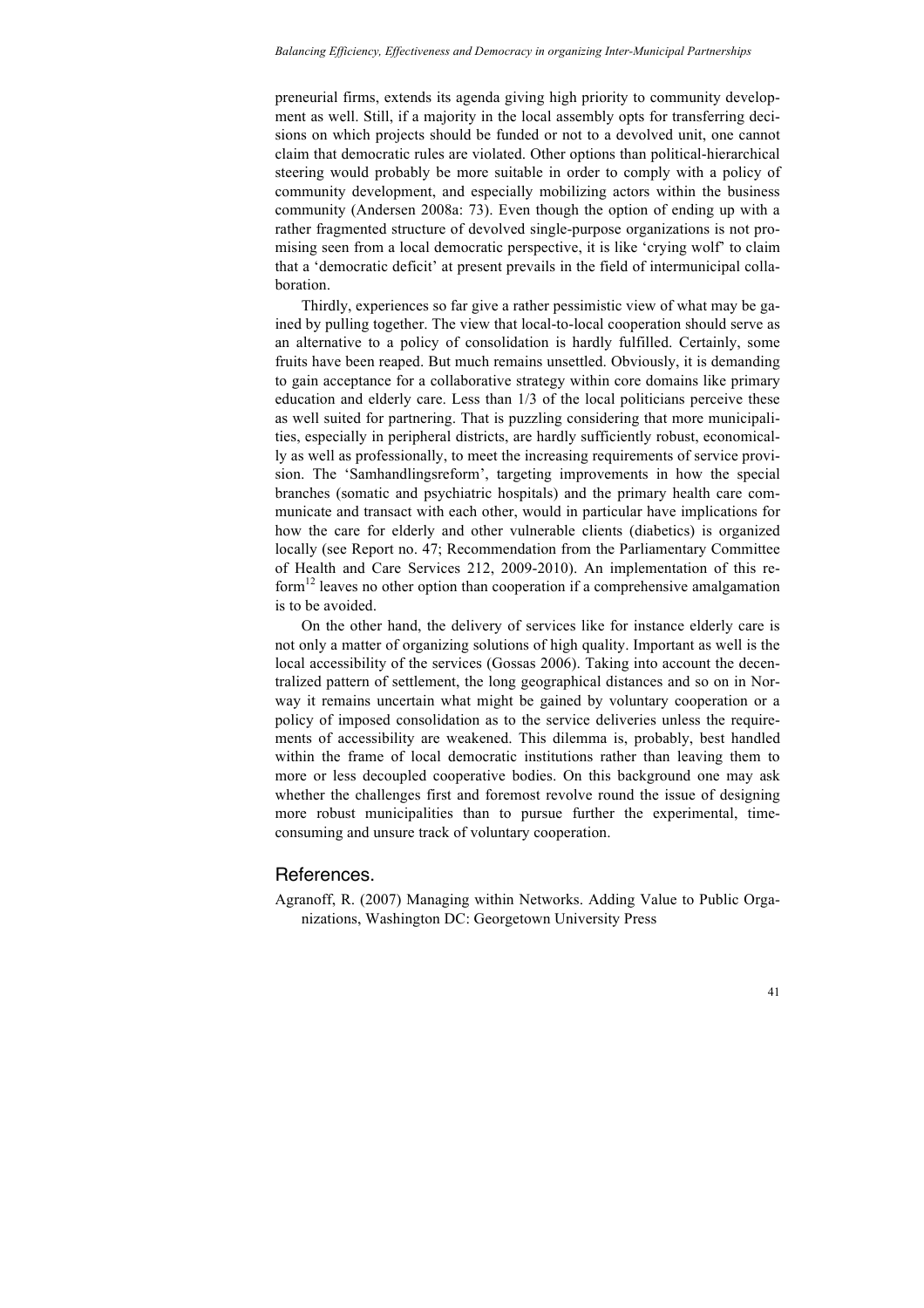- Andersen, O. J. (2004) 'Public-Private Partnerships: Organizational Hybrids as Channels for Local Mobilisation and Participation', *Scandinavian Political Studies*, 27 (1):1-21
- Andersen, O. J. (2008 a) 'A Bottom–up Perspective on Innovations. Mobilizing Knowledge and Social Capital Through Innovative Processes of Bricolage', *Administration & Society*, 40(1): 54-78.
- Andersen, O. J. (2008 b) 'Offentlig-offentlige partnerskap som problemløsningsstrategi og styringsproblem. Interkommunale partnerskap og det 'demokratiske underskuddet'' in O.J. Andersen & A. Røiseland (eds.), Partnerskap. Problemløsning og politikk, Bergen: Fagbokforlaget.
- Andersen, O. J. (2010)''Sammen er vi sterke, men det kan også gå på tverke': Regional samstyring som mulighet og problem', *Norsk Statsvitenskapelig Tidsskrift*, 26(1): 5-29.
- Andersen, O. J. & J. Pierre (2010) 'Exploring the Strategic Region: Rationality, Context, and Institutional Collective Action', *Urban Affairs Review*, 46(2):218-240.
- Andersen, O. J. & M. Brattvoll (2000) 'Tilpasning av organisasjonsideer gjennom konflikt og famling: Erfaringer fra fristillingen av kommunalt næringsarbeidet', *Nordiske OrganisasjonsStudier*, 2(2): 64-93.
- Andersen, S. S. (1997) Case-studier og generalisering. Forskningsstrategi og design. Bergen: Fagbokforlaget.
- Baldersheim, H., P. A. Pettersen, L. Rose & M. Øgård (2003) Er smått så godt? Er stort så flott? Analyser av kommunestrukturens betydning, report no. 1, University of Oslo.
- DiMaggio, P. (1988) 'Interest and agency in institutional theory', in L. G. Zucker (ed.), Institutional patterns and organizations. Culture and Environment, Cambridge MA: Ballinger.
- Discussion document (2010) Mulig ny model for interkommunalt samarbeid; samkommunemodellen. Ministry of local government and regional development.
- Econ (2006) Interkommunalt samarbeid i Norge-omfang og politisk styring, report 057
- Elster, J. (1998) 'Introduction' in J. Elster (ed.), Deliberative Democracy, The Edinburgh Building, Cambridge CB2 2RU: Cambridge University Press

Evaluation report, 'Vekst i Grenland' (2008) PricewaterhouseCoopers

- Feiock, R. C. (2007) 'Rational choice and regional governance", *Journal of Urban Affairs*, 29 (1):47-63.
- Feiock, R. C. (2009) 'Metropolitan Governance and Institutional Collective Action', *Urban Affairs Review*, 44 (3): 356-377.
- Feiock, R. C. & J. T. Scholz (2010) 'Self- Organizing Governance of Institutional Collective Action Dilemma: An Overview', in R. C. Feiock & J. T. Scholz (eds.), Self-Organizing Federalism. Cambridge, New York: Cambridge University Press.
- Flynn, N. (2002) Public Sector Management, Edinburgh Gate: Pearson Education Limited.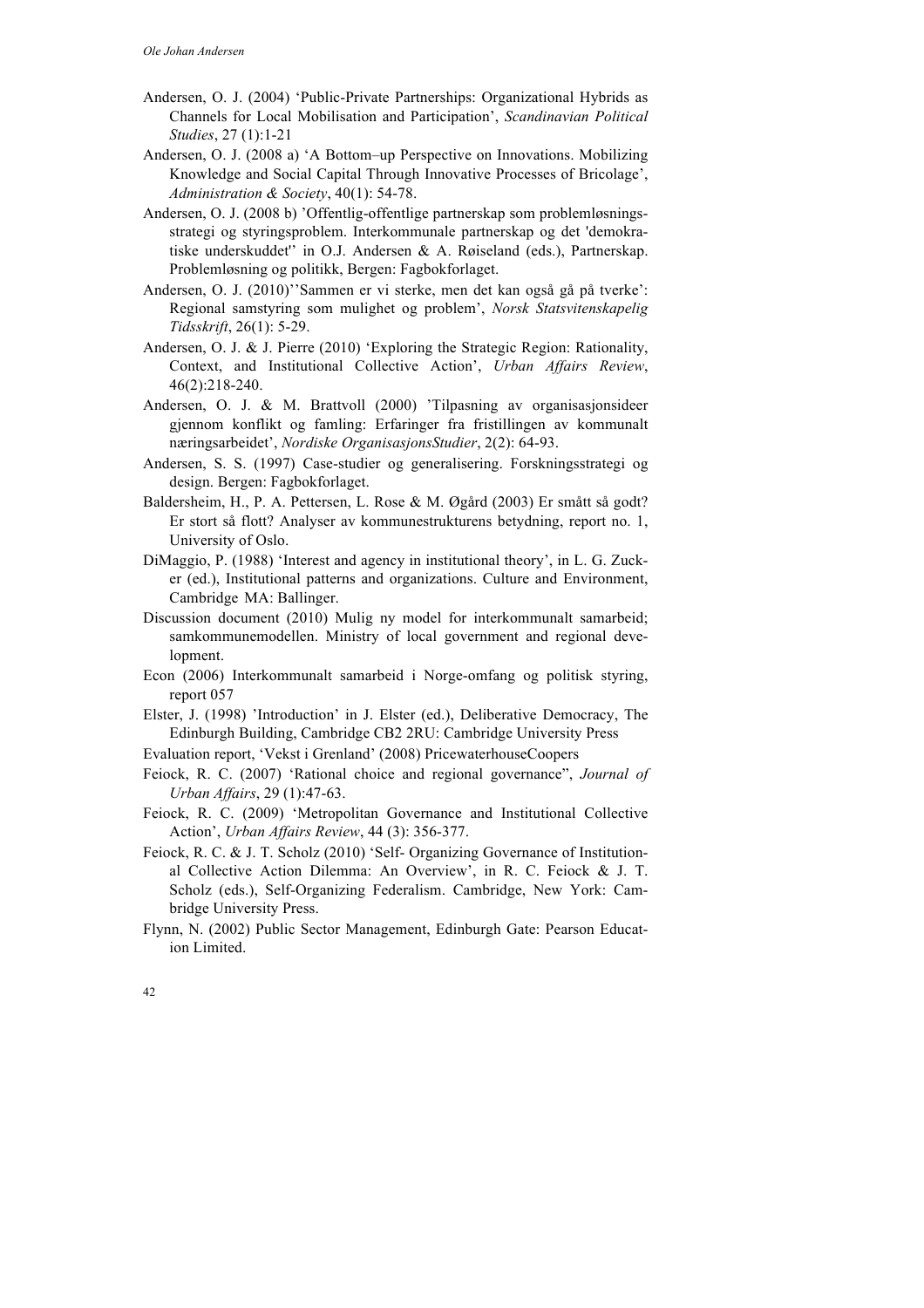Gibson, D. & R. E. Goodin (1999)' The Veil of Vagueness: A Model of Institutional Design', in M. Egeberg & P. Lægreid (eds.), Organizing Political Institutions. Essays for Johan P. Olsen. Oslo, Stockholm, Copenhagen, Oxford, Boston: Scandinavian University Press.

Glomdalen, 12.2001, 3.01.2002, 2.03.2002.

- Gossas, M. (2006) Kommunal samverkan och statlig nätverksstyrning. Örebro Studies in Political Science. Report 13. Örebro Universitet.
- Grønlie, T. & P. Selle (1998) 'Fortsatt én stat?', in T. Grønlie & P. Selle (eds.), Ein stat? Fristillingas fire ansikt, Oslo: Samlaget
- Halkier H. & A Gjertsen (2004) 'Europeanization and beyond: Regional development through partnership in Norway and Denmark', in S. Dosenrode & H. Halkier (eds.), The Nordic Region and the European Union. Aldershot:, UK: Ashgate.
- Høivik, K. (2005) 'Interkommunalt selskap eller aksjeselskap? Hva oppnås med å organisere interkommunalt samarbeid i et interkommunalt selskap som alternativ til aksjeselskap?', *Lov og rett*, no. 9.
- Isaksen, R. (2011) Muligheter og begrensninger ved interkommunalt samarbeid-En case-studie fra Vesterålen, master-thesis , University of Nordland.
- Jacobs, A. J. (2004) 'Federations of Municipalities: A Practical Alternative to Local Government Consolidations in Japan?', Governance: An International Journal of Policy, *Administration, and Institutions*, 17(2): 2,:247-74.
- Jacobsen, D. I. (in cooperation with E. Kvelland, C. Kiland & F. S. Gundersen) (2010) Evaluering av interkommunalt samarbeid etter kommunelovens § 27 omfang, organisering og virkemåte. Kristiansand.
- Jakobsen, S.-E., S. Alvheim, O. Kvtastein, & J. C. Hansen (2001) Næringsutvikling, stedsutvikling og omstilling. Underveisevaluering av den statlige støttede omstillingsinnsatsen i Vaksdal, Bremanger, Odda, Dalane (med Sokndal) og Glåmdal. SNF (Stiftlsen for samfunns-og næringslivsforskning)-report no. 40.
- Johnson, J. (1998) 'Arguing for Deliberation: Some Skeptical Considerations', in J. Elster (ed.), Deliberative Democracy. The Edinburgh Building, Cambridge CB2 2RU: Cambridge University Press.
- Jones, B. D. (2010) 'Conflict, Power, and Irreconcilable Preferences: Som Limits to Self-Organizing Mechanisms', in R. C. Feiock & J. T. Scholz (eds.), Self-Organizing Federalism. Cambridge, New York: Cambridge University Press.
- Karlsen, A. & Lindeløv B. (2003) 'Når kommunen blir for liten-regional organisering av Næringsutvikling', in Finstad N. & N. Aarsæther (eds.), Utviklingskommunen. Oslo: Kommuneforlaget.
- Kassah Lind B. (1991) VESTERÅLEN-regionen der det regionale samarbeidet overlever, master thesis-University of Tromsø.
- Lindgren, K.-O. & T. Persson (2010) 'Input and output legitimacy: synergy or trade-off? Empirical evidence from an EU survey', *Journal of European Public Policy*, 17 (4):449-469.
- Lundqvist, L. J. (1998) 'Local–to-Local Partnerships among Swedish Municipalities: Why and How Neighbours Join to Alleviate Resource Constraints',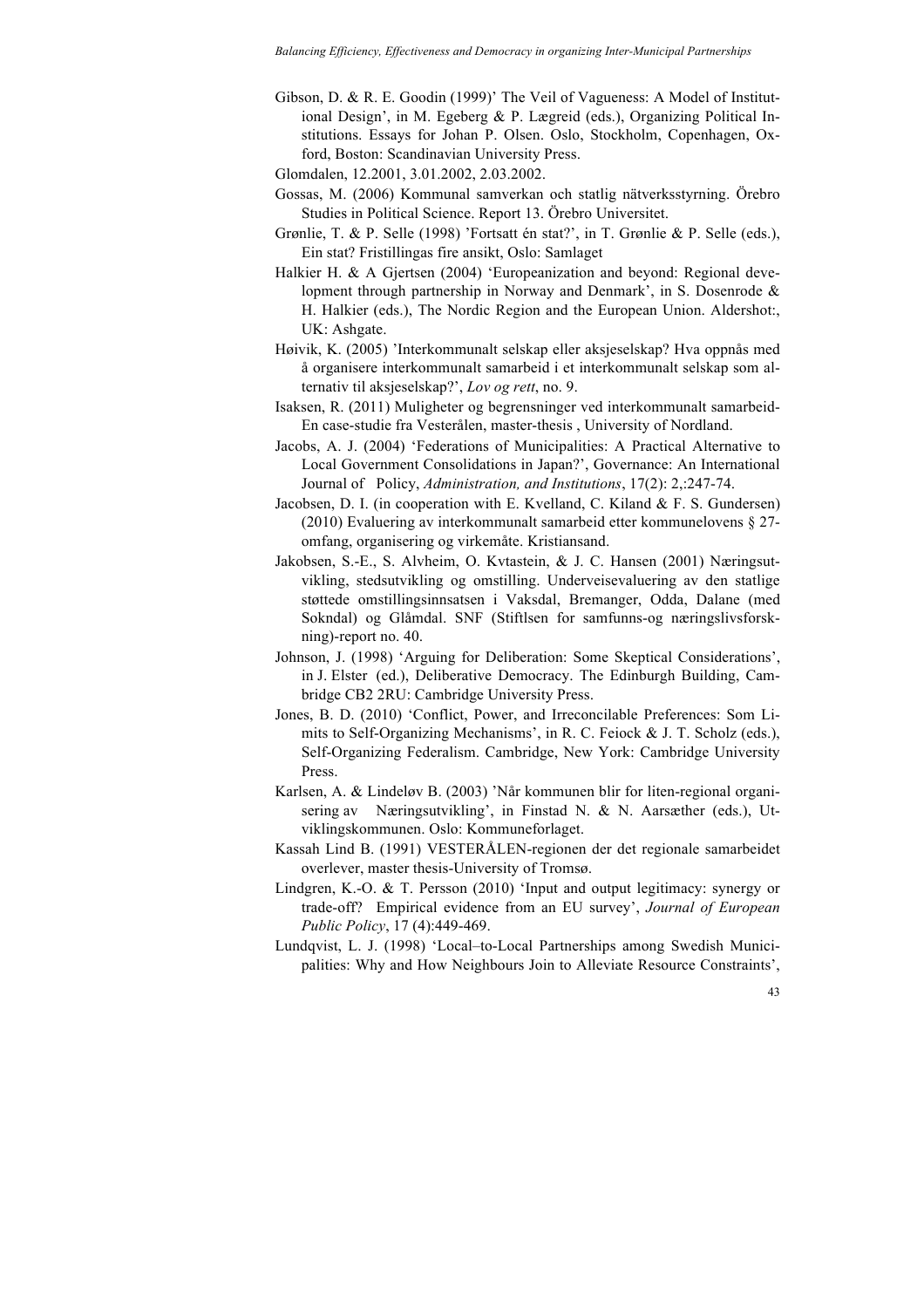in J. Pierre (ed.),Partnerships in Urbane Governance. European and American Experiences. Basingstoke & New York: Palgrave.

- Pierre, J. (2011) "Cost–efficiency and public interest in inter-local partnerships", in *Urban Research & Practice*, 4-1: 13-22
- Prop. no. 50.2008-2009. Om lov om endringer i forvaltningsloven (habilitet for styremedlemmer mv. i offentlige heleide selskaper).
- Prop. no. 95.2005-2006 Om lov om endringer i lov 25. September 1992nr. 107 om kommuner og fylkeskommuner (interkommunalt samarbeid).
- Recommendation from the Parliamentary Committee of Health and Care Services, 212 (2009-2010)
- Recommendation from the Parliamentary Committee of Local and Regional Affairs no. 9(2008-2009
- Report no. 47. 2008-2009 Samhandlingsreformen. Rett behandling- på rett stedtil rett tid.
- Ringkjøb, H.- E., J. Aars & S. I. Vabo (2008) Lokalt folkestyre AS. Eierskap og styringsroller i kommunale selskap, report no. 1. Rokkansenteret.
- Rose L. E. (2005) 'Demokratiteori–forventninger og virkelighet', in H. Baldersheim & L. E. Rose (eds.), Det kommunale laboratorium. Teoretiske perspektiver på lokal politikk og organsering. Bergen: Fagbokforlaget.
- Rose L. E. & P. A. Pettersen (2009), 'Lokaldemokratiets omdømme: Hvordan står det til?', in J. Saglie (ed.), Det nære demokratiet-lokalvalg og lokal deltakelse. Abstrakt forlag: Oslo
- Rothstein, B. (2009), 'Creating Political Legitimacy. Electorial Democracy Versus Quality of Government', *American Behavioral Scientist*, 53 (3): 311- 330
- Rothstein, B. & J. Teorell (2008), 'What Is Quality of Government? A Theory of Impartial Government Institutions', *Governance: An International Journal of Policy, Administration, and Institutions*, 21(2): 165-190
- Røiseland, A. & s. I. Vabo (2008), 'Governance på norsk. Samstyring som empirisk og analytisk problem', in *Norsk Statsvitenskapelig Tidsskrift*, 24 (1- 2):86-107.
- Sand, R., J. Aasetre & R. Lysø (2007) Evaluering av Innherred samkommune, report no. 1. Trøndelag Forskning og Utvikling.
- Scharpf, F. W. (1997) Games Real Actors Play: Actor-Centered Institutionalism in Policy Research, Boulder, CO: Westview Press.
- Scharpf, F. W. (1999) Governing in Europe: Effective and Democratic? Oxford OX2 6 DP: Oxford University Press.
- Steinacker, A. (2010) 'The Institutional Collective Action Perspective on Self-Organizing Mechanisms: Market Failures and Transaction Cost Problems', in R. C. Feiock & J. T. Scholz, (eds.), Self-Organizing Federalism. Cambridge, New York: Cambridge University Press.
- Stokes, S. (1998) 'Pathologies of Deliberation, in J. Elster (ed.), Deliberative Democracy, The Edinburgh Building, Cambridge CB2 2RU: Cambridge University Press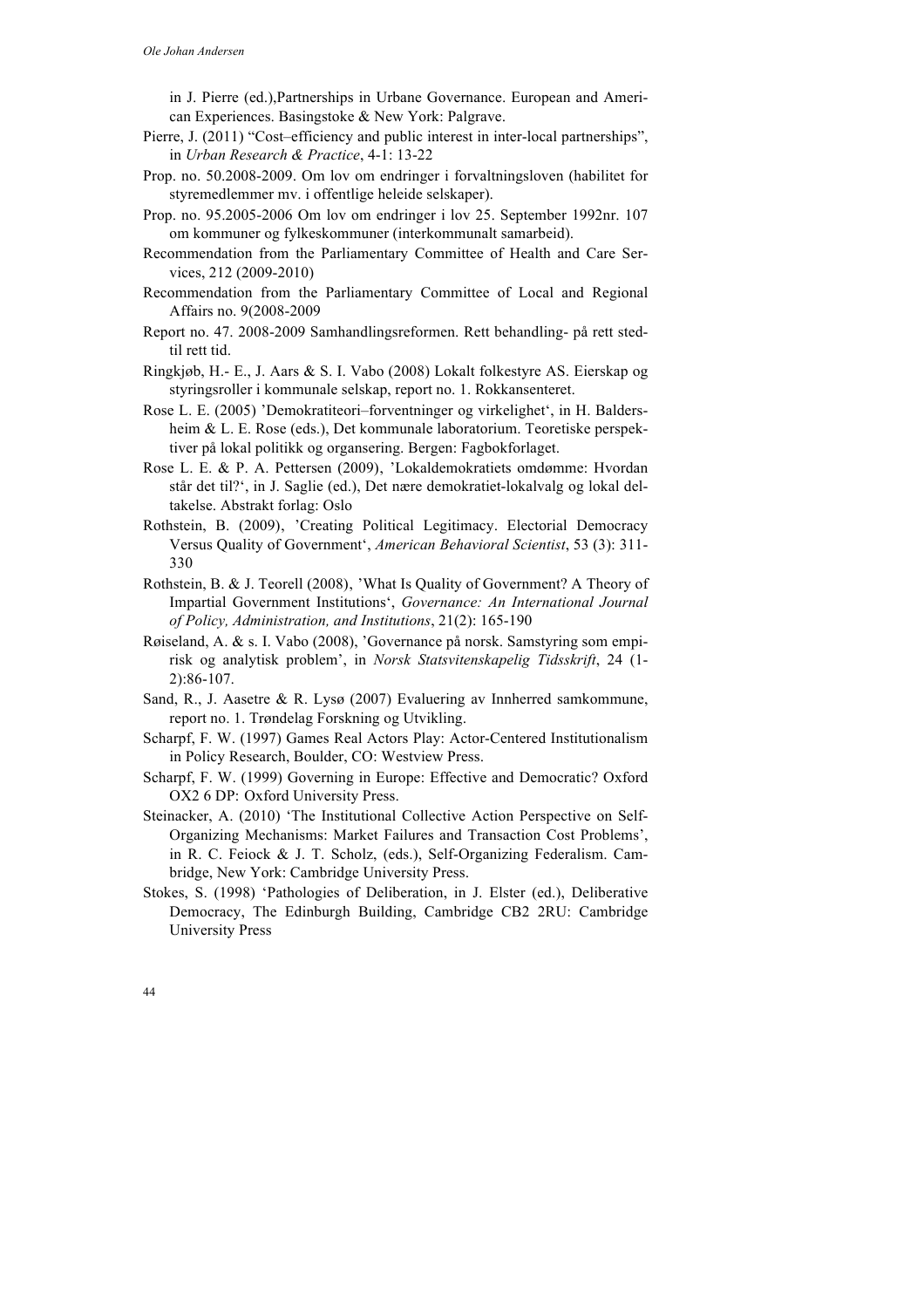- Sunstein, C. R. (1998) 'Health-health Trade-offs' in J. Elster (ed.), Deliberative Democracy, The Edinburgh Building, Cambridge CB2 2RU: Cambridge University Press
- Sørensen, E. & Torfing J. (2005) 'The Democratic Anchorage of Governance Networks', *Scandinavian Political studies*, 20(3): 195-218.
- Vinsand, G. & J. K. Nilsen (2007) Landsomfattende kartlegging av regionrådstatus, utfordringer og endringsplaner, NIVI rapport, nr. 2.
- Yin, R. K. (2009) Case Study Research. Design and Methods. Thousand Oaks, London, New Dehli: Sage Publications.
- Aars, J. & A. L. Fimreite (2005) 'Local Governments and Governance in Norway: Stretched Accountability in Networks Politics', *Scandinavian Political studies*, 28(3): 239-256.

<sup>&</sup>lt;sup>1</sup> The article forms part of the publications from the project "Strategic regions between efficiency and democratic governance", organized under the umbrella of the programme: *Democratic Governance in Regional Contexts*. The project has been financed by the Norwegian Research Council, and it was implemented during the period 2007-2009. The project team included Arild Gjertsen, Bjarne Lindeløv, Jon Pierre and the author of this article. The notion of strategic regions is elaborated in another article (Andersen & Pierre 2010), referring just to the cluster of partnerships which has emerged between the municipal and county level of the political/administrative system of governance. In this article, the terms *local-to-local cooperation* or *intermunicipal collaboration* are applied to denote this system of regional governance (in Norwegian 'interkommunalt samarbeid' and in Swedish 'mellankommunalt samarbete'). Regarding the terms *efficiency* and *effectiveness* the usual meanings are applied: Efficiency is defined as productivity, which indicates whether a service "*is delivered*  with the minimum of waste "(Flynn 2002: 222). Effectiveness, on the other hand, has a broader meaning, including the quality of a service, and its contribution to over-arching goals (Flynn 2002: 222). It must be added that the article draws on previous publications from the project; especially Andersen 2008, Andersen 2010 and Andersen & Pierre 2010.

A previous draft of this article has been presented at a seminar, May 2010, organized by the section of Political Science and Organization; Faculty of Social Sciences/University of Nordland. I have received comments from colleagues and others. I will especially thank Anders Lidström, Jon Pierre, and two anonymous reviewers for their constructive remarks. In addition, Kjetil Enstad has contributed much to improving the manuscript linguistically. In that respect thanks to Knut Olav as well for his advices.

<sup>2</sup> As to the term *devolution* the article applies the meaning put forward by Grønlie & Selle (1998), which refers to processes of autonomization of the operative agent . According to them, the autonomization can take part within the public umbrella ('internal devolution'), leaving more space for the agent to make independent decisions. 'The host model' may serve as an example in the sense of delegating to one municipality (the host) the operational responsibility for the providing of a service. However, the delegating municipalities nevertheless bear the main responsibility, and they are entitled to instruct the host etc. Devolution may go beyond that and assign the operational unit a separate legal status ('external devolution'). In that case the service-providing organization stands on its own feet, being responsible for its income, expenses and so on. Intermunicipal companies and the special district model (Samkommune) are examples of an external devolution.

<sup>&</sup>lt;sup>3</sup> Rothstein's discussion of what constitutes the quality of government, with an emphasis on how it performs has been inspiring. His focus is especially on the significance of fairness and impartiality in serving the citizens (see also Rothstein  $\&$  Teorell 2008), and the empirical references are national political systems. Rose and Pettersen, on the contrary, are preoccupied with the legitimacy of local democratic institutions. What matters most seem to be how well the service provision matches the preferences of citizens. This does not mean, according to them, that provided citizens are satisfied with the provision of services, they do not care for local democracy as such.

<sup>&</sup>lt;sup>4</sup> § 27 of the Municipality Act has, according to Jacobsen et al., been given a broad application, regulating both the strategic core (the regional councils) as well as some operative arrangements of cooperation (administrative support functions, service providing units). Although this legal con-